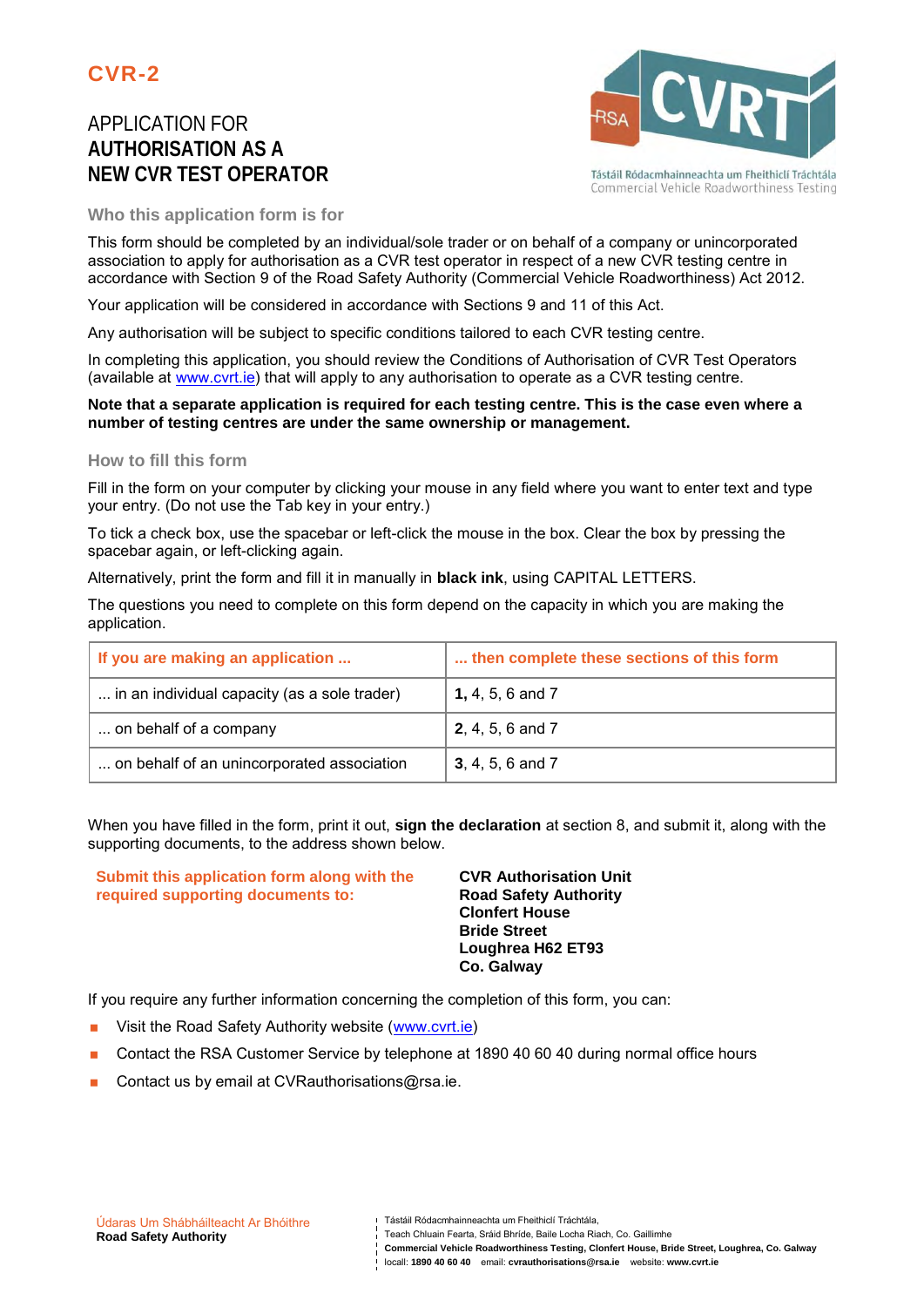#### **Checklist**

Applications will be accepted only if they are fully completed with all necessary documentation enclosed. Incomplete application forms will be returned to the applicant.

Please tick boxes in the checklist below to confirm that all necessary documentation is enclosed.

| This application form with all relevant sections completed, as specified on the previous page, and<br>the declaration form signed. Note that all 23 pages of the form must be returned. |  |
|-----------------------------------------------------------------------------------------------------------------------------------------------------------------------------------------|--|
| Documentation demonstrating that you have sufficient financial resources or have access to such<br>resources as per Section 5.1 of this form).                                          |  |
| Proof of current tax compliance. (as per Section 5.2 of this form).                                                                                                                     |  |
| A letter from your insurance company (not your broker) detailing the insurance cover provided (as<br>per Section 5.3 of this form).                                                     |  |
| If applicable, a completed and signed Conviction Notification Form – provided at Appendix A.                                                                                            |  |

The Road Safety Authority reserves the right to seek additional information from you regarding your application.

**Fees in relation to CVR test operator authorisation**

#### **Application fee**

The fee for authorisation for a new CVR test operator is €8,500 where the proposed testing centre has one HCV and one LCV testing lane. The fee payable in respect of each additional testing lane is €6,000. Notification of fees will be made at the time that an offer of authorisation is made. Any fees paid are not refundable.

#### **Inspection fees in relation to application for authorisation**

In relation to CVR testing centre inspections, there is no fee chargeable for the initial or first subsequent inspection. However a fee is chargeable for second subsequent or further inspections that the RSA may conduct to establish that a CVR testing centre has the premises, facilities, equipment and testers necessary to enable tests to be carried out.

### **Data protection**

Please note that all of the information requested on this form is necessary for the purposes of processing your application for authorisation as a CVR test operator. If you fail to answer any of the questions set out in the application form, it will not be possible to process your application for authorisation.

The details set out in your application form will be processed by the RSA and/or its service providers solely for the purposes of processing your application and, where you are successful, managing your authorisation as a CVR test operator or as otherwise permitted by law including, but not limited to, any use or disclosure of data permitted under the Road Safety Authority (Commercial Vehicle Roadworthiness) Act 2012.

The RSA will process your details in accordance with its obligations under the Data Protection Acts and Regulation (EU) 2016/679 General Data Protection Regulations (GDPR). This includes taking all reasonable steps, including appropriate technical and organisational security measures, to protect personal data.

The RSA may disclose personal data to its agents, contractors and service providers to the extent reasonably required for the purposes described above.

You have the following rights, in certain circumstances and subject to certain restrictions, in relation to your personal data:

- **The right to access your personal data**
- The right to request the rectification and/or erasure of your personal data
- The right to restrict the use of your personal data
- **The right to object to the processing of your personal data**
- $\blacksquare$  The right to be forgotten in certain circumstances
- **The right to receive your personal data, which you may have provided to us, in a structured, commonly** used and machine-readable format or to require us to transmit that data to another controller.

If you wish to avail of any of these rights, please contact us at dataprotection@rsa.ie. Your request will be dealt with without undue delay and in any event within one month of receipt of the request.

| Údaras Um Shábháilteacht Ar Bhóithre<br>Tástáil Ródacmhainneachta um Fheithiclí Tráchtála.<br>Teach Chluain Fearta, Sráid Bhríde, Baile Locha Riach, Co. Gaillimhe<br><b>Road Safety Authority</b><br>Commercial Vehicle Roadworthiness Testing, Clonfert House, Bride Street, Loughrea, Co. Galway |  |
|-----------------------------------------------------------------------------------------------------------------------------------------------------------------------------------------------------------------------------------------------------------------------------------------------------|--|
| locall: 1890 40 60 40 email: cyrauthorisations@rsa.ie website: www.cyrt.ie                                                                                                                                                                                                                          |  |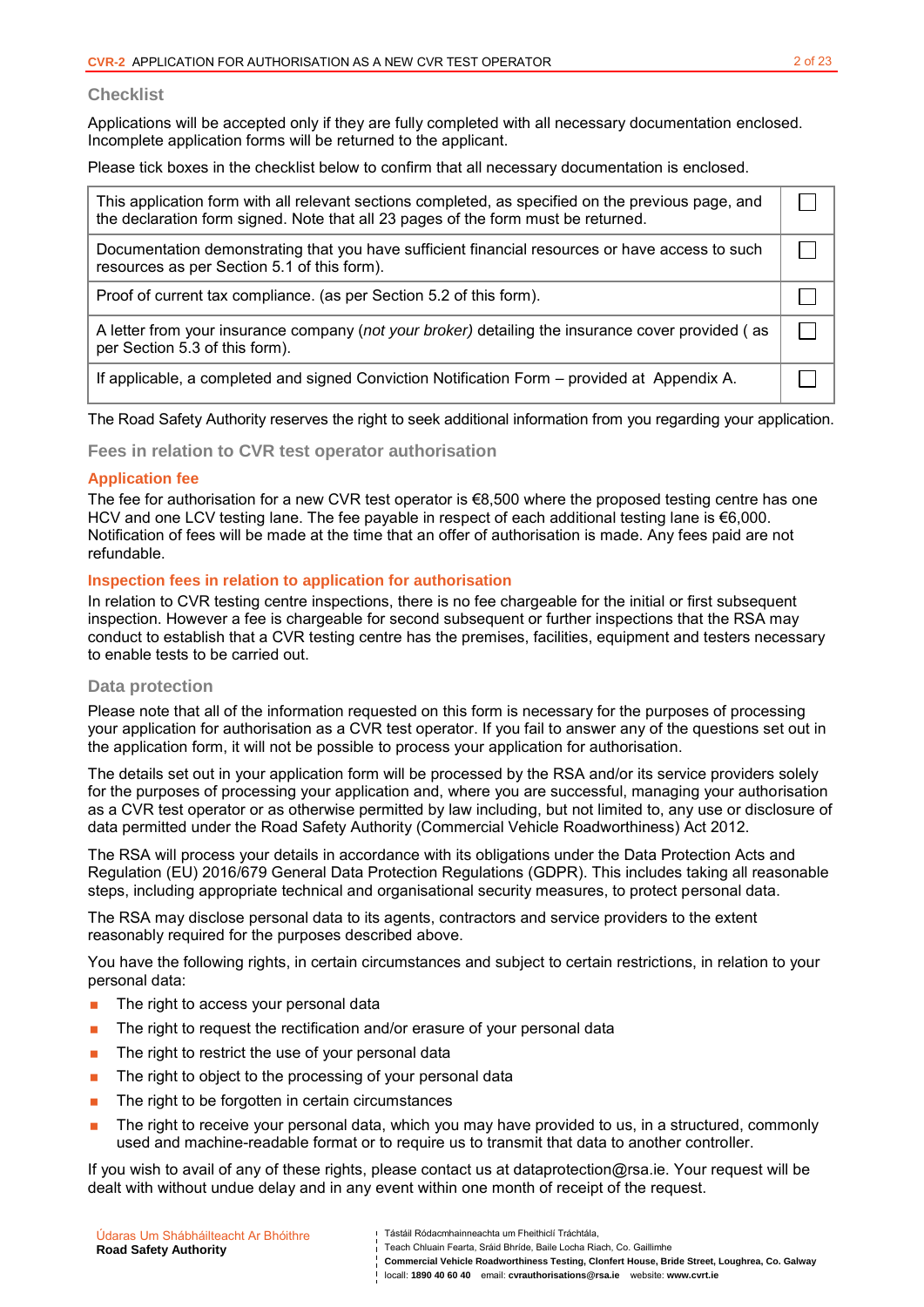# **1. APPLICANT DETAILS: INDIVIDUAL / SOLE TRADER**

## **1.1 Personal details**

| First name                                |  |
|-------------------------------------------|--|
| Surname                                   |  |
| Trading name (if different from<br>above) |  |
| Testing centre address                    |  |
|                                           |  |
| Date of birth                             |  |
| PPS Number                                |  |
| Email address                             |  |
| Phone number                              |  |
| Mobile phone number                       |  |

## **1.2 Nature of business activity**

Please indicate the nature of your business activity – tick all the boxes that apply.

| Repair garage                     | Dealership                   | Testing centre |
|-----------------------------------|------------------------------|----------------|
| Licensed road haulage<br>operator | Own-account haulage operator | Bus operator   |
| Other                             | If Other, please specify:    |                |

### **1.3 Date of application**

|--|

## **1.4 Previous experience**

| Are you currently or were you previously the holder of authorisation as a CVR $\gamma_{\rm e s}$<br>tester? |  | No        |  |
|-------------------------------------------------------------------------------------------------------------|--|-----------|--|
| If Yes, please provide the name and address of the testing centre.                                          |  |           |  |
|                                                                                                             |  |           |  |
|                                                                                                             |  |           |  |
| Are you currently or were you previously the holder of authorisation as a CVR $Yes$<br>test operator?       |  | <b>No</b> |  |

Tástáil Ródacmhainneachta um Fheithiclí Tráchtála,

**Commercial Vehicle Roadworthiness Testing, Clonfert House, Bride Street, Loughrea, Co. Galway**  locall: **1890 40 60 40** email: **cvrauthorisations@rsa.ie** website: **www.cvrt.ie**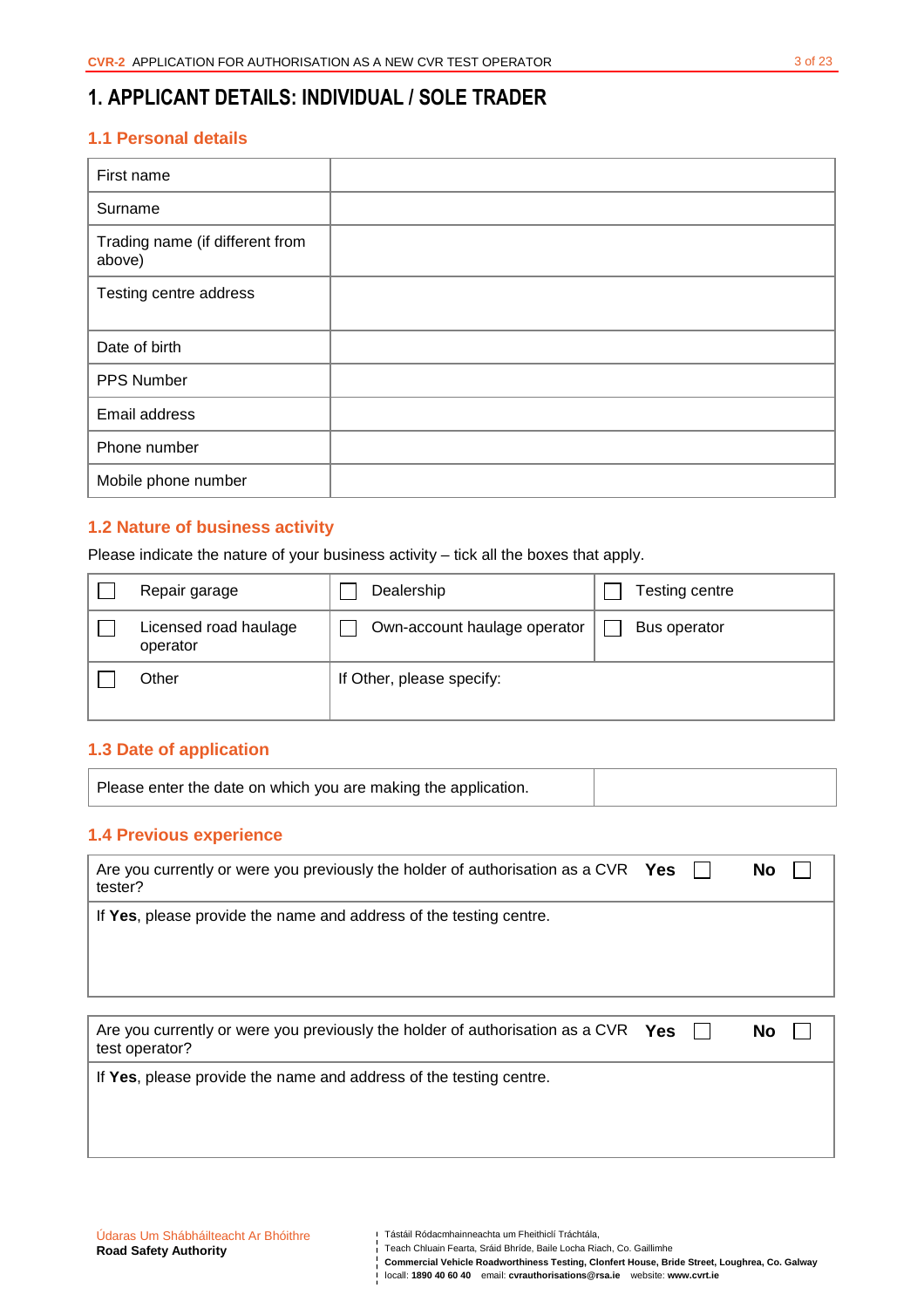# **2. APPLICANT DETAILS: LIMITED LIABILITY COMPANY**

## **2.1 General details**

| Company name                              |  |
|-------------------------------------------|--|
| Trading name (if different from<br>above) |  |
| Registered address                        |  |
| Testing centre address                    |  |
| Company registration number               |  |
| Phone number                              |  |
| Email address                             |  |

## **2.2 Contact person in relation to this application**

| First name          |  |
|---------------------|--|
| Surname             |  |
| Position            |  |
| Phone number        |  |
| Mobile phone number |  |
| Email address       |  |

## **2.3 Nature of business activity**

Please indicate the nature of your business activity – tick all the boxes that apply.

| Repair garage                     | Dealership                   | Testing centre |
|-----------------------------------|------------------------------|----------------|
| Licensed road haulage<br>operator | Own-account haulage operator | Bus operator   |
| Other                             | If Other, please specify:    |                |
|                                   |                              |                |
|                                   |                              |                |

## **2.4 Date of application**

| Enter the date on which you are making the application. |  |
|---------------------------------------------------------|--|
|                                                         |  |

- Teach Chluain Fearta, Sráid Bhríde, Baile Locha Riach, Co. Gaillimhe
- **Commercial Vehicle Roadworthiness Testing, Clonfert House, Bride Street, Loughrea, Co. Galway**  locall: **1890 40 60 40** email: **cvrauthorisations@rsa.ie** website: **www.cvrt.ie**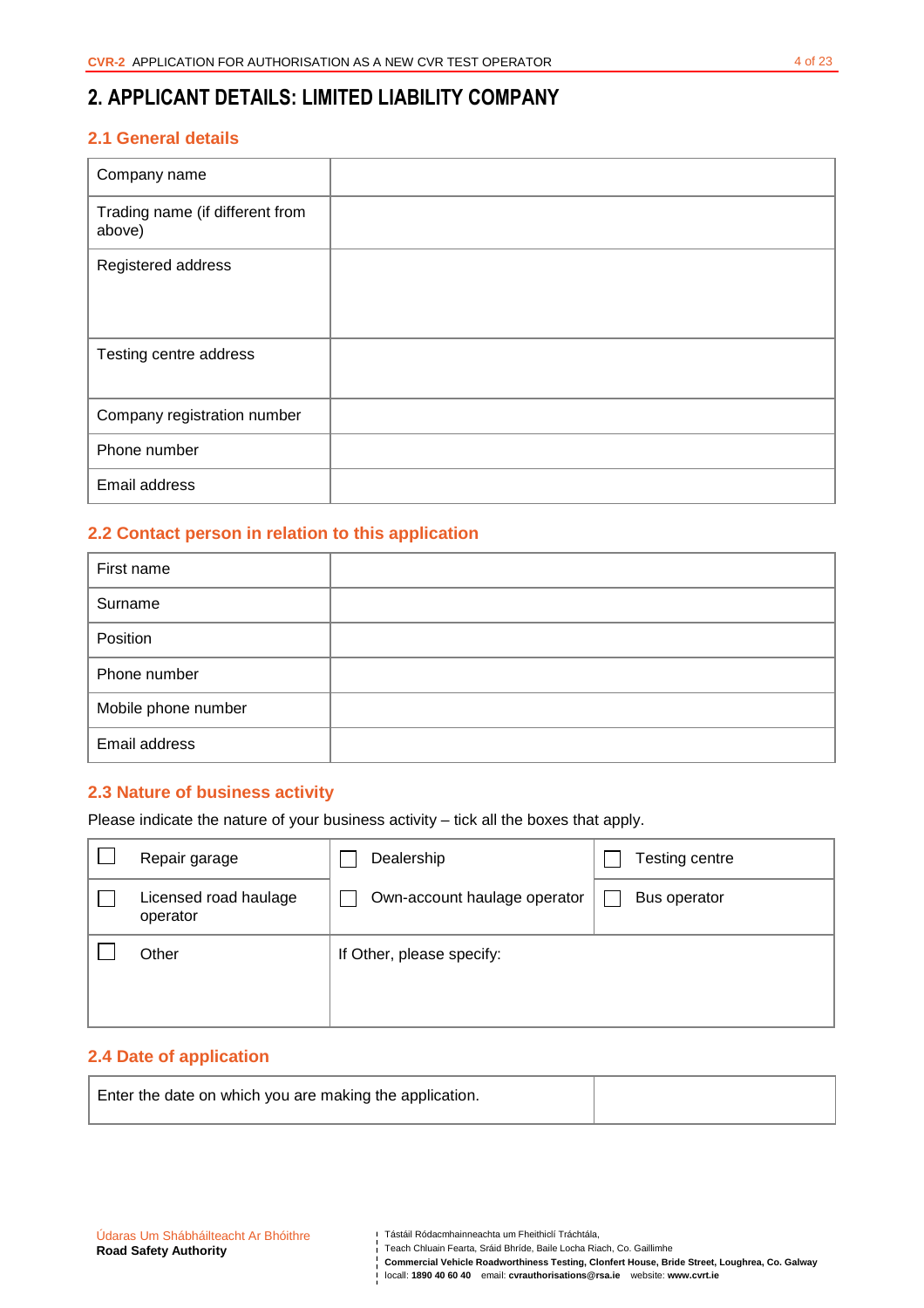## **2.5 Number of company officers**

| Specify the number of company officers (directors and company |  |
|---------------------------------------------------------------|--|
| secretary).                                                   |  |

# **2.6 Previous experience**

| Is the company or any related company currently or previously the holder of<br>authorisation as a CVR test operator?            | <b>Yes</b> | No |
|---------------------------------------------------------------------------------------------------------------------------------|------------|----|
| If Yes, please provide the name and address of the testing centre.                                                              |            |    |
| Is any director of the company or the company secretary currently or<br>previously the holder of authorisation as a CVR tester? | Yes        | Nο |
| If Yes, please provide the name(s) and address(s) of such persons.                                                              |            |    |

**Commercial Vehicle Roadworthiness Testing, Clonfert House, Bride Street, Loughrea, Co. Galway**  locall: **1890 40 60 40** email: **cvrauthorisations@rsa.ie** website: **www.cvrt.ie**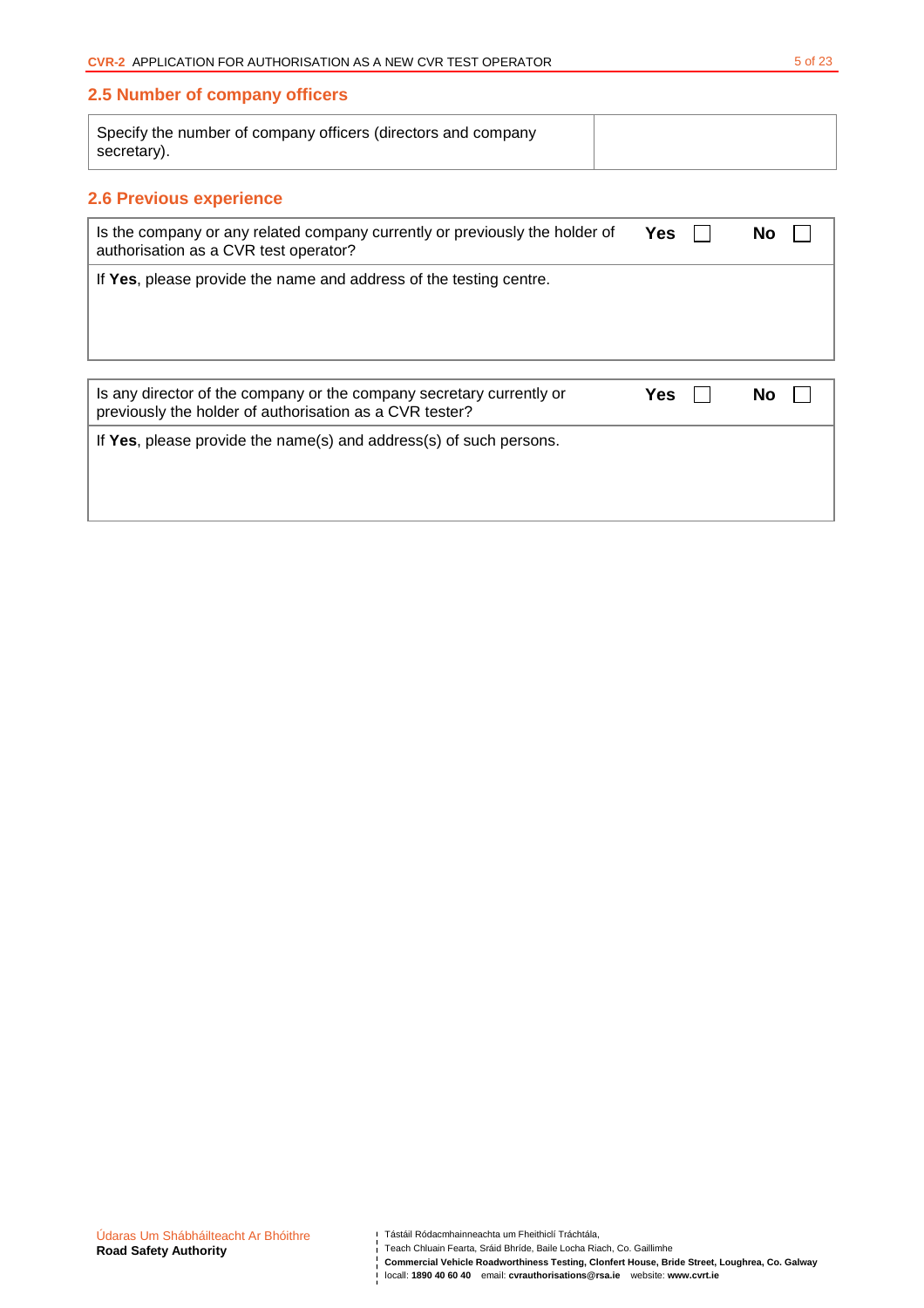#### **2.7 Company directors and company secretary**

Please provide details of all directors and the company secretary.

| First name          |  |
|---------------------|--|
| Surname             |  |
| Position            |  |
| Address             |  |
|                     |  |
| PPS Number          |  |
| Email address       |  |
| Phone number        |  |
| Mobile phone number |  |

| First name          |  |
|---------------------|--|
| Surname             |  |
| Position            |  |
| Address             |  |
|                     |  |
| PPS Number          |  |
| Email address       |  |
| Phone number        |  |
| Mobile phone number |  |

| First name          |  |
|---------------------|--|
| Surname             |  |
| Position            |  |
| Address             |  |
|                     |  |
| PPS Number          |  |
| Email address       |  |
| Phone number        |  |
| Mobile phone number |  |

Provide additional copies of this page if necessary. **Additional page no. Additional page no.** 

**Commercial Vehicle Roadworthiness Testing, Clonfert House, Bride Street, Loughrea, Co. Galway**  locall: **1890 40 60 40** email: **cvrauthorisations@rsa.ie** website: **www.cvrt.ie**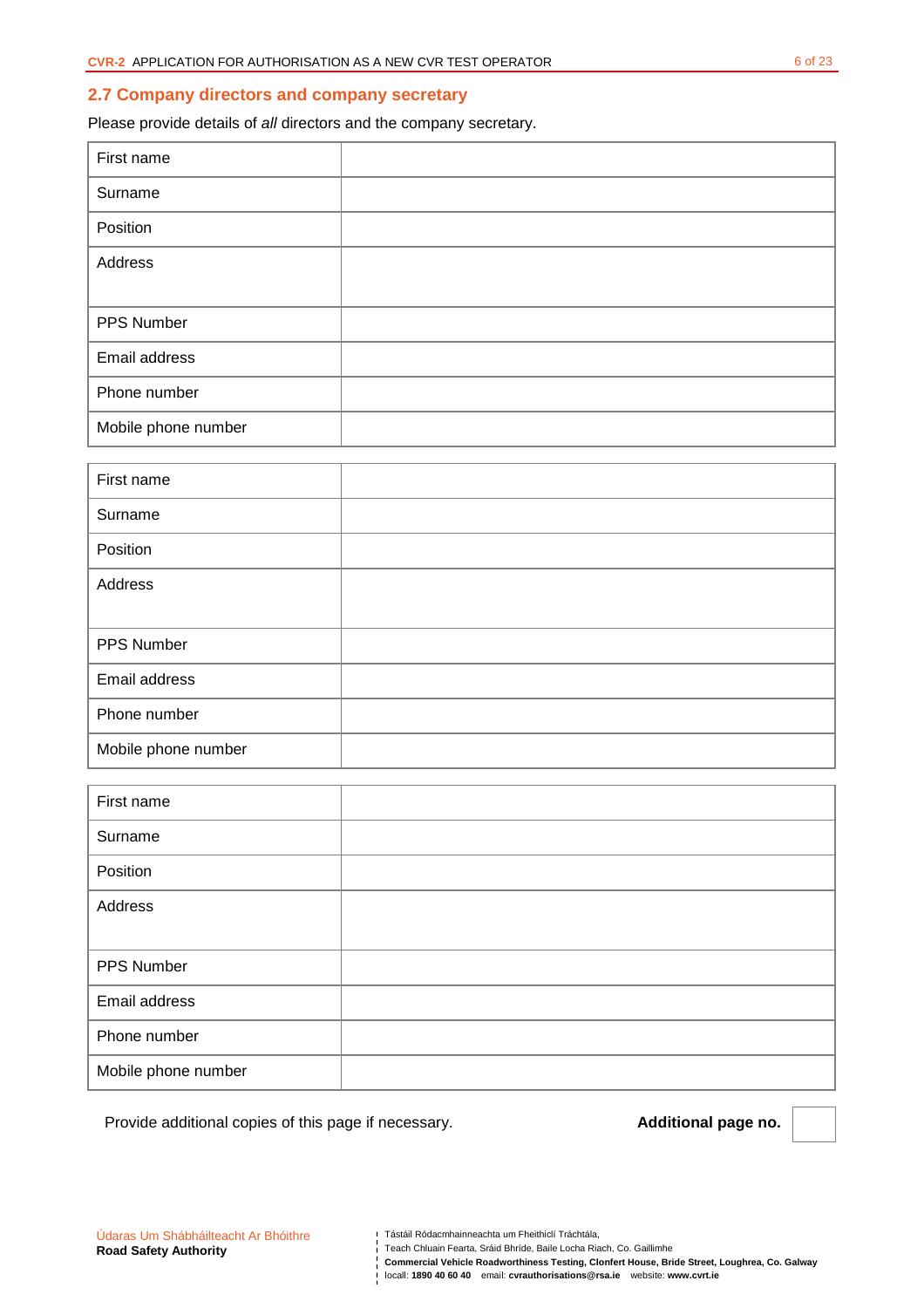# **3. APPLICANT DETAILS: UNINCORPORATED ASSOCIATION**

## **3.1 General details**

| Name of partnership, cooperative,<br>etc  |  |
|-------------------------------------------|--|
| Trading name (if different from<br>above) |  |
| Testing centre address                    |  |
| Phone number                              |  |
| Email address                             |  |

# **3.2 Contact person in relation to this application**

| First name          |  |
|---------------------|--|
| Surname             |  |
| Position            |  |
| Phone number        |  |
| Mobile phone number |  |
| Email address       |  |

### **3.3 Nature of business activity**

Please indicate the nature of your business activity – tick all the boxes that apply.

| Repair garage                     | Dealership                   | Testing centre |
|-----------------------------------|------------------------------|----------------|
| Licensed road haulage<br>operator | Own-account haulage operator | Bus operator   |
| Other                             | If Other, please specify:    |                |

## **3.4 Date of application**

| Enter the date on which you are making the application. |  |
|---------------------------------------------------------|--|
|                                                         |  |

## **3.5 Number of association officers**

| Specify the number of association officers (partners or members of the |  |
|------------------------------------------------------------------------|--|
| management committee).                                                 |  |

**Commercial Vehicle Roadworthiness Testing, Clonfert House, Bride Street, Loughrea, Co. Galway**  locall: **1890 40 60 40** email: **cvrauthorisations@rsa.ie** website: **www.cvrt.ie**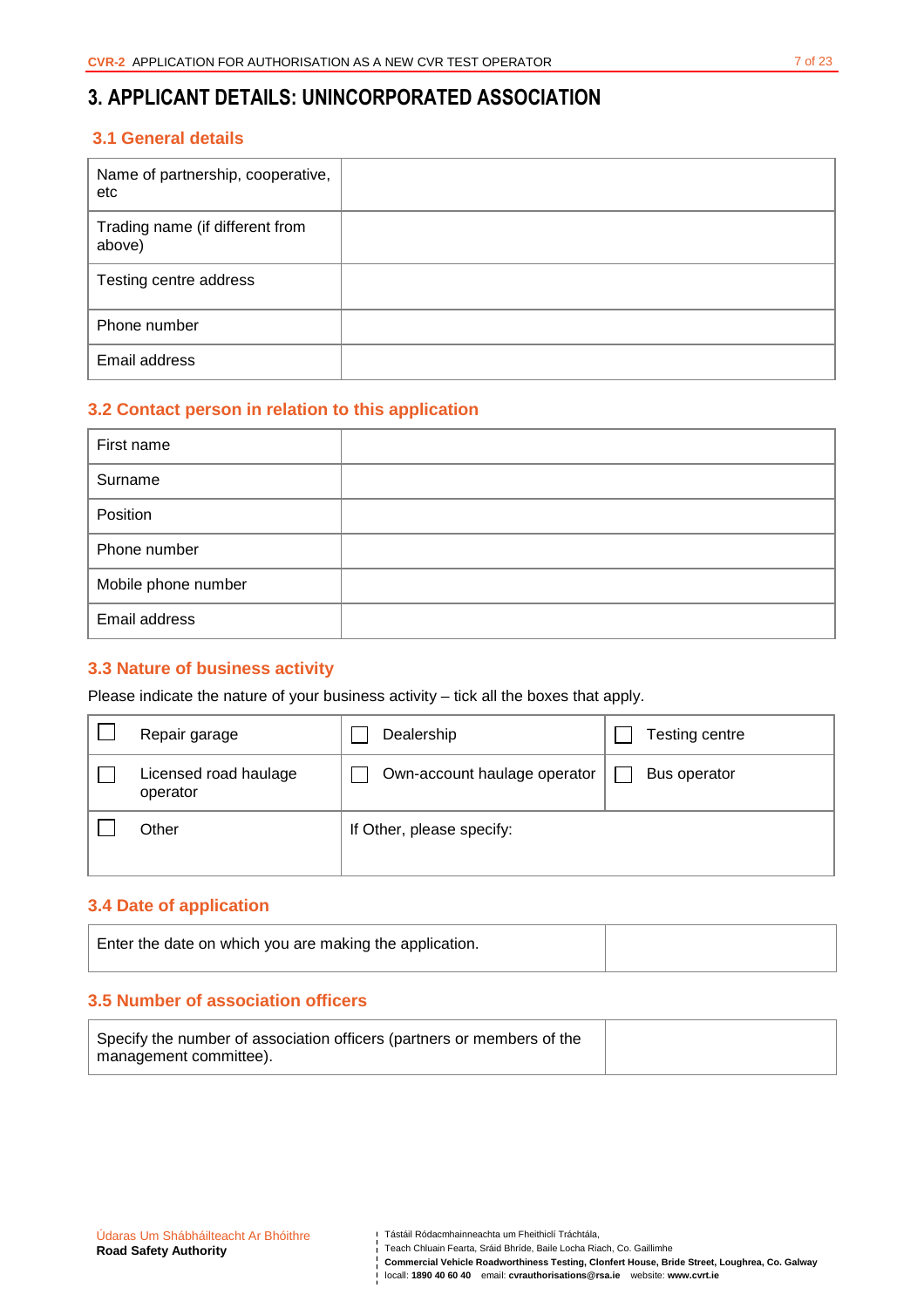1

## **3.6 Previous experience**

| Are you or any partner or member of your unincorporated association<br>currently or previously the holder of authorisation as a CVR test operator? | Yes | Nο |
|----------------------------------------------------------------------------------------------------------------------------------------------------|-----|----|
| If Yes, please provide the name and address of the testing centre.                                                                                 |     |    |
|                                                                                                                                                    |     |    |
|                                                                                                                                                    |     |    |
|                                                                                                                                                    |     |    |
| Are you or any partner or member of your unincorporated association<br>currently or previously the holder of authorisation as a CVR tester?        | Yes | Nο |
| If Yes, please provide the name(s) and address(s) of such persons.                                                                                 |     |    |
|                                                                                                                                                    |     |    |

**Commercial Vehicle Roadworthiness Testing, Clonfert House, Bride Street, Loughrea, Co. Galway**  locall: **1890 40 60 40** email: **cvrauthorisations@rsa.ie** website: **www.cvrt.ie**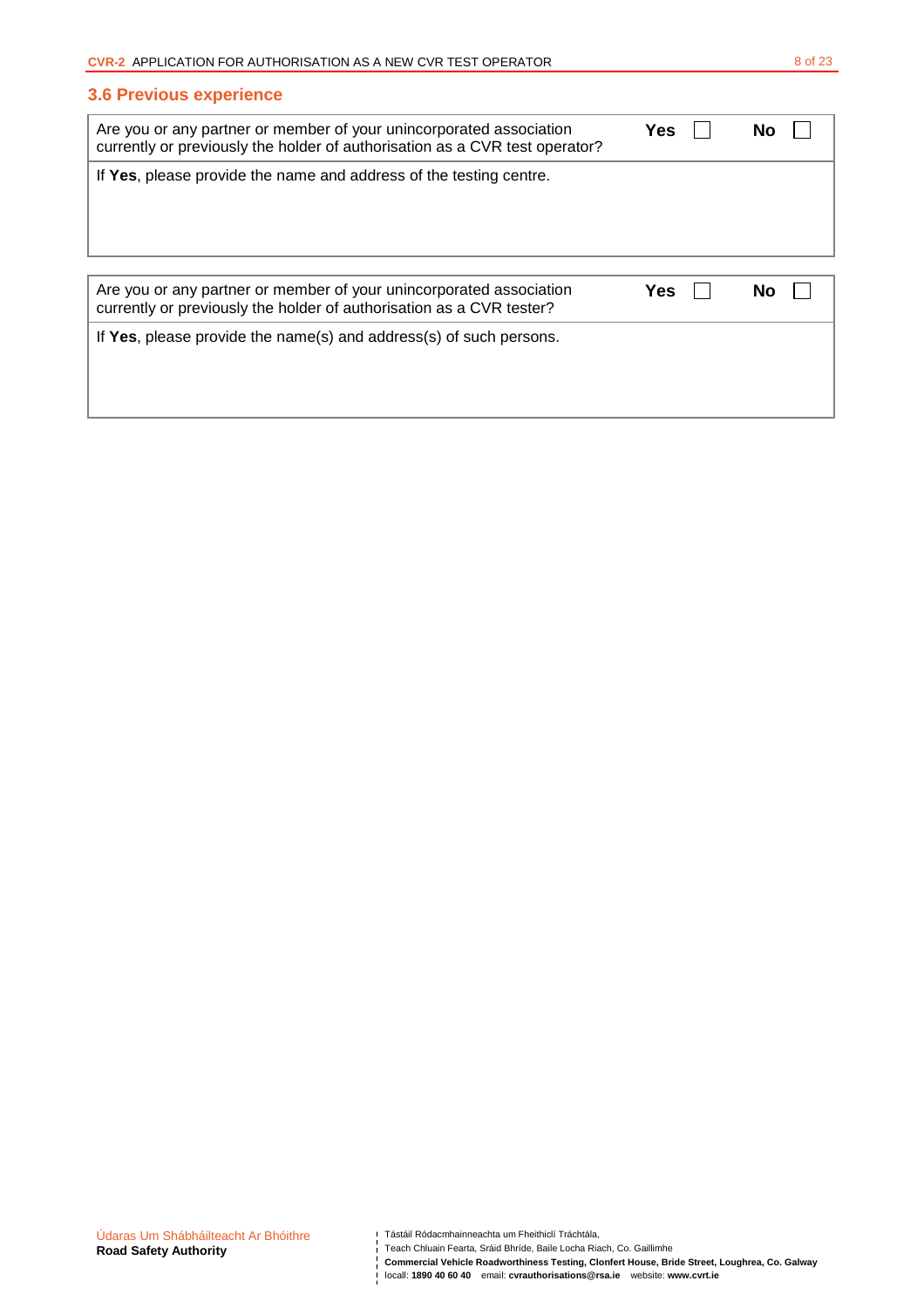#### **3.7 Partners or management members of the unincorporated association**

Please provide details of all partners or (in the case of a cooperative or other unincorporated association) the secretary of the cooperative and all members of the committee of management.

| First name          |  |
|---------------------|--|
| Surname             |  |
| Position            |  |
| Address             |  |
|                     |  |
| PPS Number          |  |
| Email address       |  |
| Phone number        |  |
| Mobile phone number |  |
|                     |  |
|                     |  |
| First name          |  |
| Surname             |  |
| Position            |  |
| Address             |  |
|                     |  |
| PPS Number          |  |
| Email address       |  |
| Phone number        |  |

| First name          |  |
|---------------------|--|
| Surname             |  |
| Position            |  |
| Address             |  |
|                     |  |
| PPS Number          |  |
| Email address       |  |
| Phone number        |  |
| Mobile phone number |  |

Provide additional copies of this page if necessary. **Additional page no. Additional page no.** 

Tástáil Ródacmhainneachta um Fheithiclí Tráchtála,

**Commercial Vehicle Roadworthiness Testing, Clonfert House, Bride Street, Loughrea, Co. Galway**  locall: **1890 40 60 40** email: **cvrauthorisations@rsa.ie** website: **www.cvrt.ie**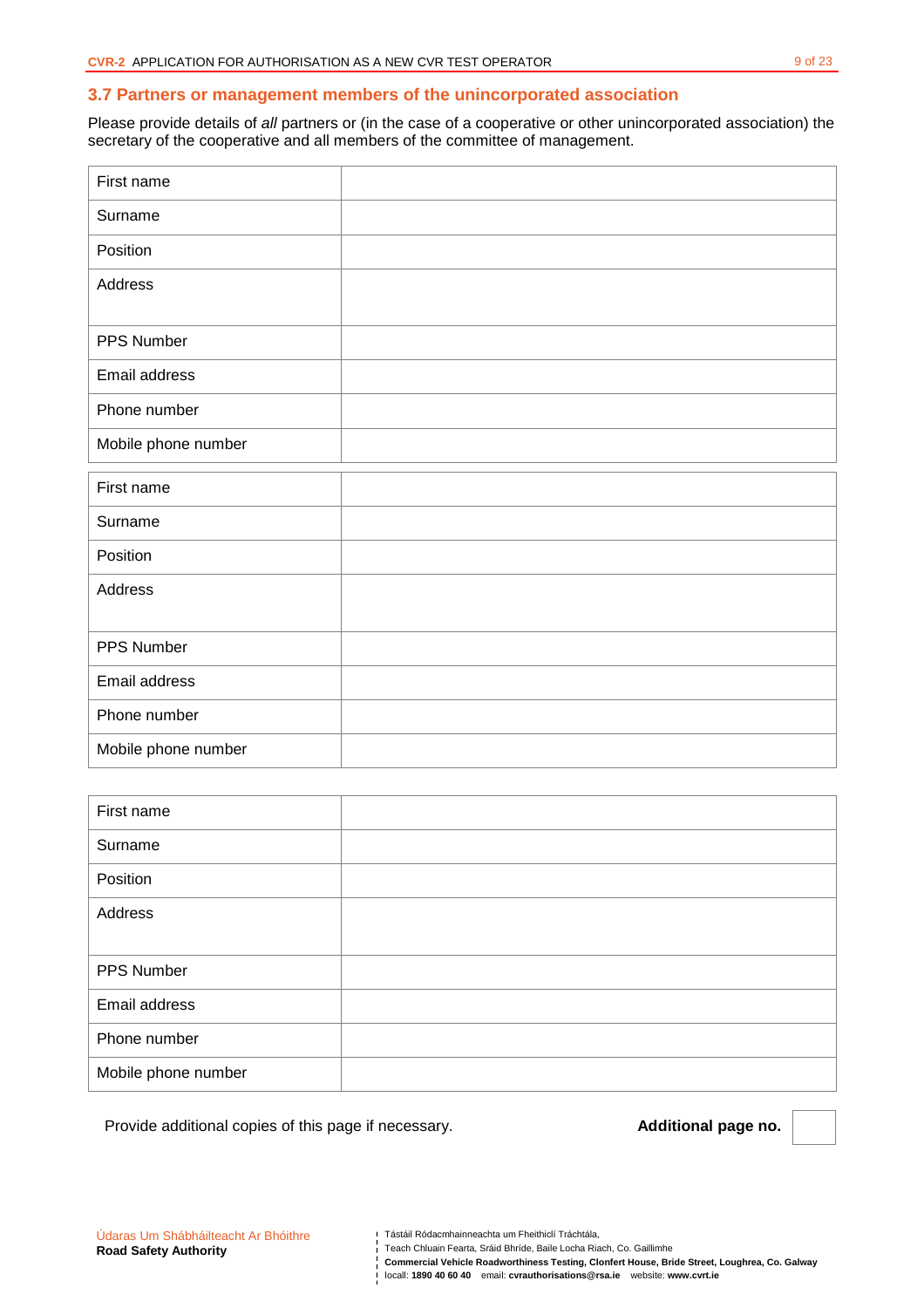# **4.1 Opening hours**

Please indicate below the normal opening hours for the proposed CVR testing centre.

|           | <b>Opening Time</b> | <b>Closing Time</b> |
|-----------|---------------------|---------------------|
| Monday    |                     |                     |
| Tuesday   |                     |                     |
| Wednesday |                     |                     |
| Thursday  |                     |                     |
| Friday    |                     |                     |
| Saturday  |                     |                     |

# **4.2 Person responsible for management**

Please enter contact details of the person responsible for day-to-day management of the CVR testing centre. In the case of an individual/sole trader, this is the person who is making the application. Limited companies or unincorporated associations must nominate a person who has the appropriate level of responsibility to make decisions in relation to testing operations.

| First name          |  |
|---------------------|--|
| Surname             |  |
| Position            |  |
| Address             |  |
|                     |  |
| Email address       |  |
| Phone number        |  |
| Mobile phone number |  |

#### **Attendance at training course**

The person responsible for the day-to-day management of the CVR testing centre is required to undergo an initial CVR test operator training course. These courses will be conducted by the nominated training provider. The RSA will be providing the nominated training provider with the contact details of the person named above regarding completion of this course.

# **4.3 CVR testing lanes proposed at the testing centre**

| Number of Heavy Commercial Vehicle testing lanes |  |
|--------------------------------------------------|--|
| Number of Light Commercial Vehicle testing lanes |  |

**Note:** a minimum of one testing lane is required for each CVR vehicle type.

# **4.4 Number of anticipated tests**

Please indicate the **number** of CVR tests that you expect to conduct at the proposed testing centre each year.

Heavy Commercial Vehicle **Light Commercial Vehicle** 

| Udaras Um Shábháilteacht Ar Bhóithre |  |
|--------------------------------------|--|
| <b>Road Safety Authority</b>         |  |

Tástáil Ródacmhainneachta um Fheithiclí Tráchtála,

**Commercial Vehicle Roadworthiness Testing, Clonfert House, Bride Street, Loughrea, Co. Galway**  locall: **1890 40 60 40** email: **cvrauthorisations@rsa.ie** website: **www.cvrt.ie**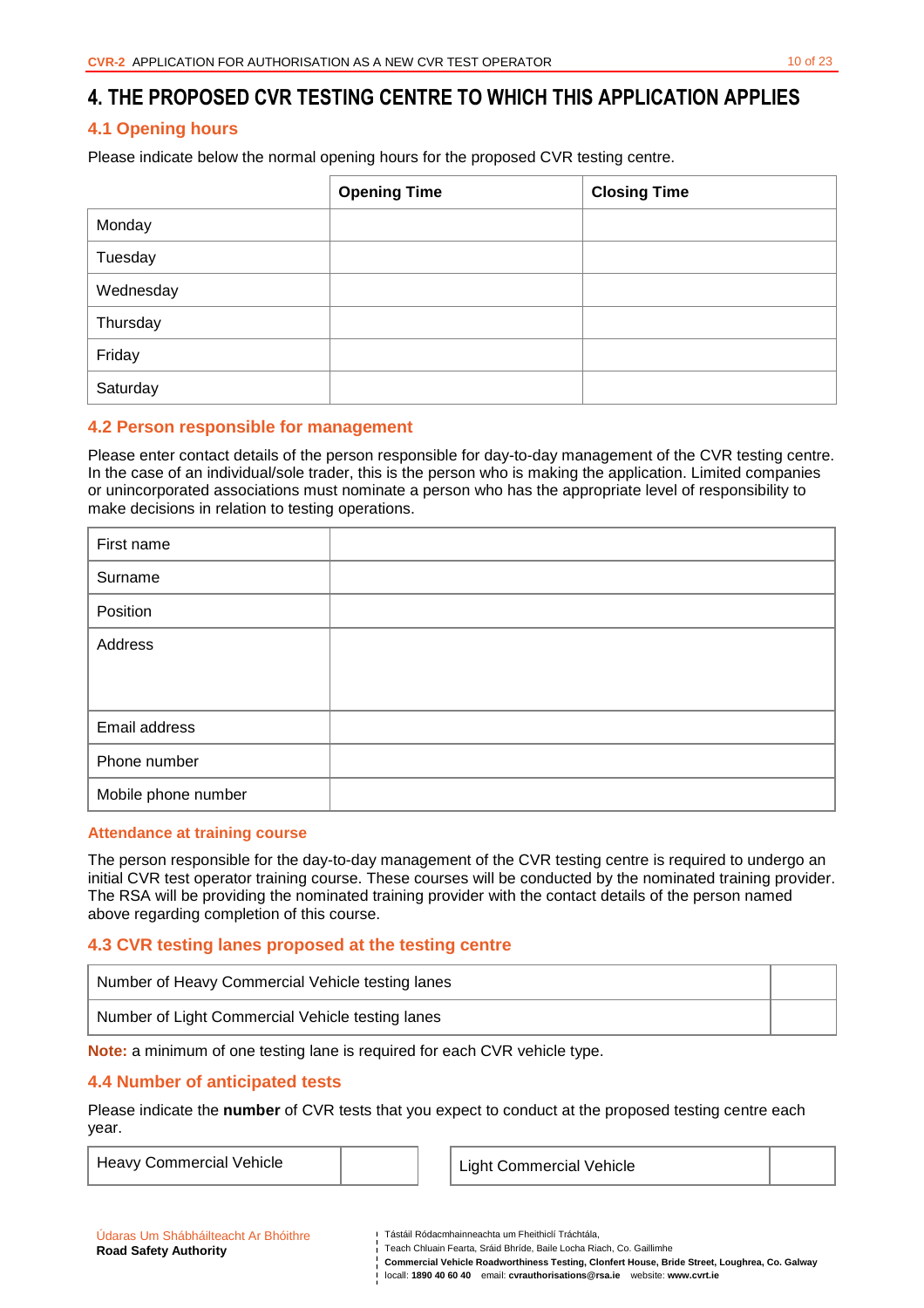#### **4.5 Number of CVR testers**

Please indicate the number of CVR testers that will be employed at the proposed testing centre to conduct Heavy Commercial Vehicle (HCV) and Light Commercial Vehicle (LCV) tests.

| <b>HCV</b> only |  | only<br>LUV |  | and LCV<br>$\mathsf{H}$ HC <sup>V</sup> |  |
|-----------------|--|-------------|--|-----------------------------------------|--|
|                 |  |             |  |                                         |  |

### **4.6 Quality assurance and performance monitoring**

Tick this box to confirm that you have quality control measures in place to deliver consistent CVR testing and that these are available for inspection.

#### **4.7 Requirement to have ISO 9001 Certification**

Please tick this box to confirm that you will provide a copy of your ISO 9001/CITA 9B Certification as soon as same is received, but in any event, within nine months of the commencement of your authorisation.

### **4.8 Planning and building regulations**

| Tick this box to confirm that the testing centre complies with the requirements of the Planning |  |
|-------------------------------------------------------------------------------------------------|--|
| and Development Acts and all applicable Building Regulations.                                   |  |

### **4.9 Health and safety legislation**

| Tick this box to confirm that your practices and procedures and premises conform with the<br>requirements of the Safety, Health and Welfare at Work Act 2005 and applicable Regulations. |  |           |  |
|------------------------------------------------------------------------------------------------------------------------------------------------------------------------------------------|--|-----------|--|
| Have you ever been convicted of an offence under the Safety, Health and<br>Yes $  $<br>Welfare at Work Act 2005?                                                                         |  | $No$ $  $ |  |

If the answer is **Yes**, please state the nature and the date of the conviction.

### **4.10 RSA CVRT branding guidelines**

RSA CVRT branding requirements are set out in the RSA's Premises and Equipment Guidelines for CVR Test Operators. This document is available on the RSA website at www.cvrt.ie.

Tick this box to confirm that your testing centre complies with the RSA CVRT Branding Guidelines.

#### **4.11 Recording of complaints**

| Tick this box to confirm that you have a system in place to record any complaints received by |
|-----------------------------------------------------------------------------------------------|
| you in connection with the carrying out of CVR tests at your CVR testing centre.              |

#### **4.12 Protection of personal data**

Tick this box to confirm that you have measures in place to ensure compliance with the data security obligation of the Data Protection Acts.

### **4.13 Display of CVR Test Operator Authorisation**

| Tick this box to confirm that you have arrangements for displaying a CVR Test Operator |  |
|----------------------------------------------------------------------------------------|--|
| Authorisation.                                                                         |  |

 $\Box$ 

П

 $\Box$ 

| i   Teach Chluain Fearta. Sráid Bhríde. Baile Locha Riach. Co. Gaillimhe     |
|------------------------------------------------------------------------------|
| Commercial Vehicle Roadworthiness Testing, Clonfert House, Bride Street, Lou |

Tástáil Ródacmhainneachta um Fheithiclí Tráchtála,

**Ighrea, Co. Galway** locall: **1890 40 60 40** email: **cvrauthorisations@rsa.ie** website: **www.cvrt.ie**

П

 $\Box$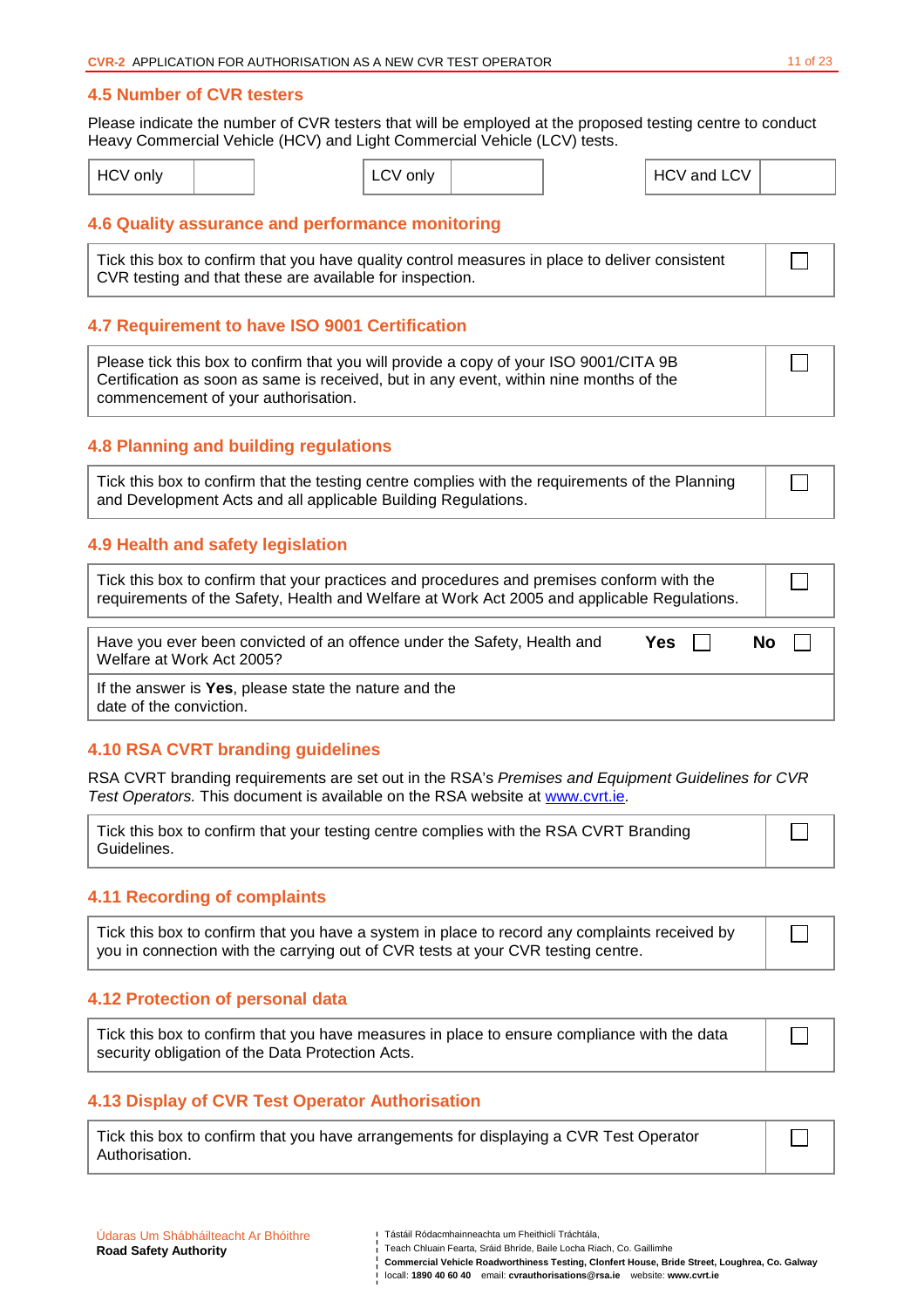### **4.14 Recording of identification presented prior to testing**

Tick this box to confirm that you have measures in place to record the type of ID (passport or driving licence) presented by a person prior to testing or retesting a vehicle.

#### **Conformance issues**

Please explain (in writing) any issues that you may have regarding conformance with Sections **4.6** to **4.14**.

## **4.15 Towing and storage services**

| Are you interested in providing towing and storage facilities for CVR     | Yes | <b>No</b> |  |
|---------------------------------------------------------------------------|-----|-----------|--|
| vehicles that are detained or immobilised as a consequence of enforcement |     |           |  |
| activities?                                                               |     |           |  |

Teach Chluain Fearta, Sráid Bhríde, Baile Locha Riach, Co. Gaillimhe

 $\Box$ 

**Commercial Vehicle Roadworthiness Testing, Clonfert House, Bride Street, Loughrea, Co. Galway**  locall: **1890 40 60 40** email: **cvrauthorisations@rsa.ie** website: **www.cvrt.ie**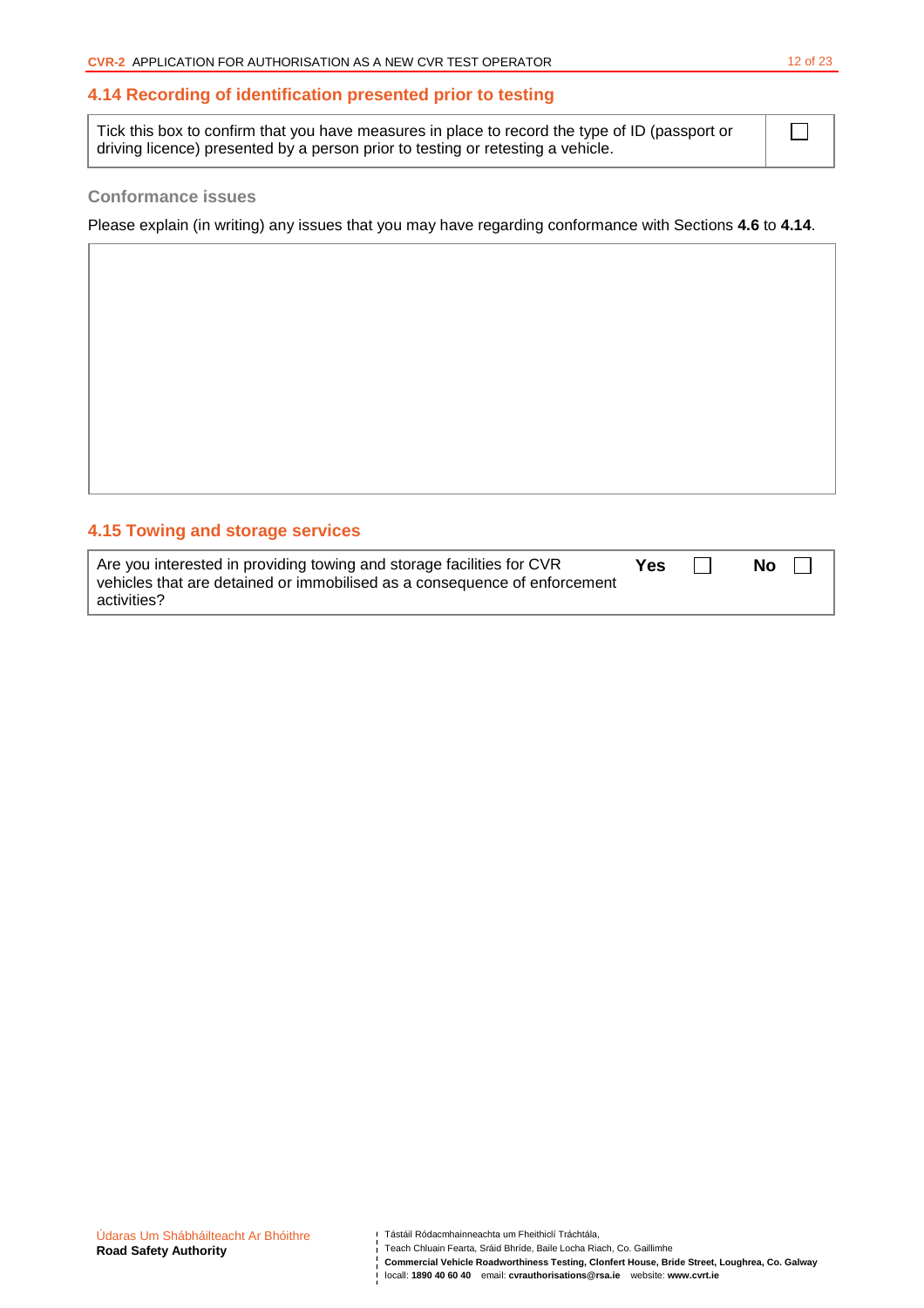### **4.17 Names of proposed CVR testers**

Please provide details of the CVR testers to be employed at the proposed CVR testing centre, and tick the boxes to indicate the types of vehicle they will test. In each case, tick the boxes to indicate that you have received proof that the proposed tester has completed the required initial or CPD training and is authorised as a CVR tester by the RSA.

| Name of proposed CVR<br>tester | To test HCVs | To test LCVs  | <b>Proof of CVR</b><br>tester training<br>received | Proof of<br><b>CVR</b> tester<br>authorisation<br>received |
|--------------------------------|--------------|---------------|----------------------------------------------------|------------------------------------------------------------|
|                                |              | $\mathcal{L}$ |                                                    |                                                            |
|                                |              | $\mathcal{L}$ |                                                    |                                                            |
|                                |              |               |                                                    |                                                            |
|                                |              |               |                                                    |                                                            |
|                                |              | $\sim$        |                                                    |                                                            |
|                                |              | $\mathcal{L}$ |                                                    |                                                            |
|                                |              | $\mathsf{L}$  |                                                    |                                                            |
|                                |              |               |                                                    |                                                            |
|                                |              |               |                                                    |                                                            |
|                                |              |               |                                                    |                                                            |
|                                |              |               |                                                    |                                                            |
|                                |              | $\mathcal{L}$ |                                                    |                                                            |
|                                |              |               |                                                    |                                                            |
|                                |              |               |                                                    |                                                            |

Tástáil Ródacmhainneachta um Fheithiclí Tráchtála,

- Teach Chluain Fearta, Sráid Bhríde, Baile Locha Riach, Co. Gaillimhe
- **Commercial Vehicle Roadworthiness Testing, Clonfert House, Bride Street, Loughrea, Co. Galway**

locall: **1890 40 60 40** email: **cvrauthorisations@rsa.ie** website: **www.cvrt.ie**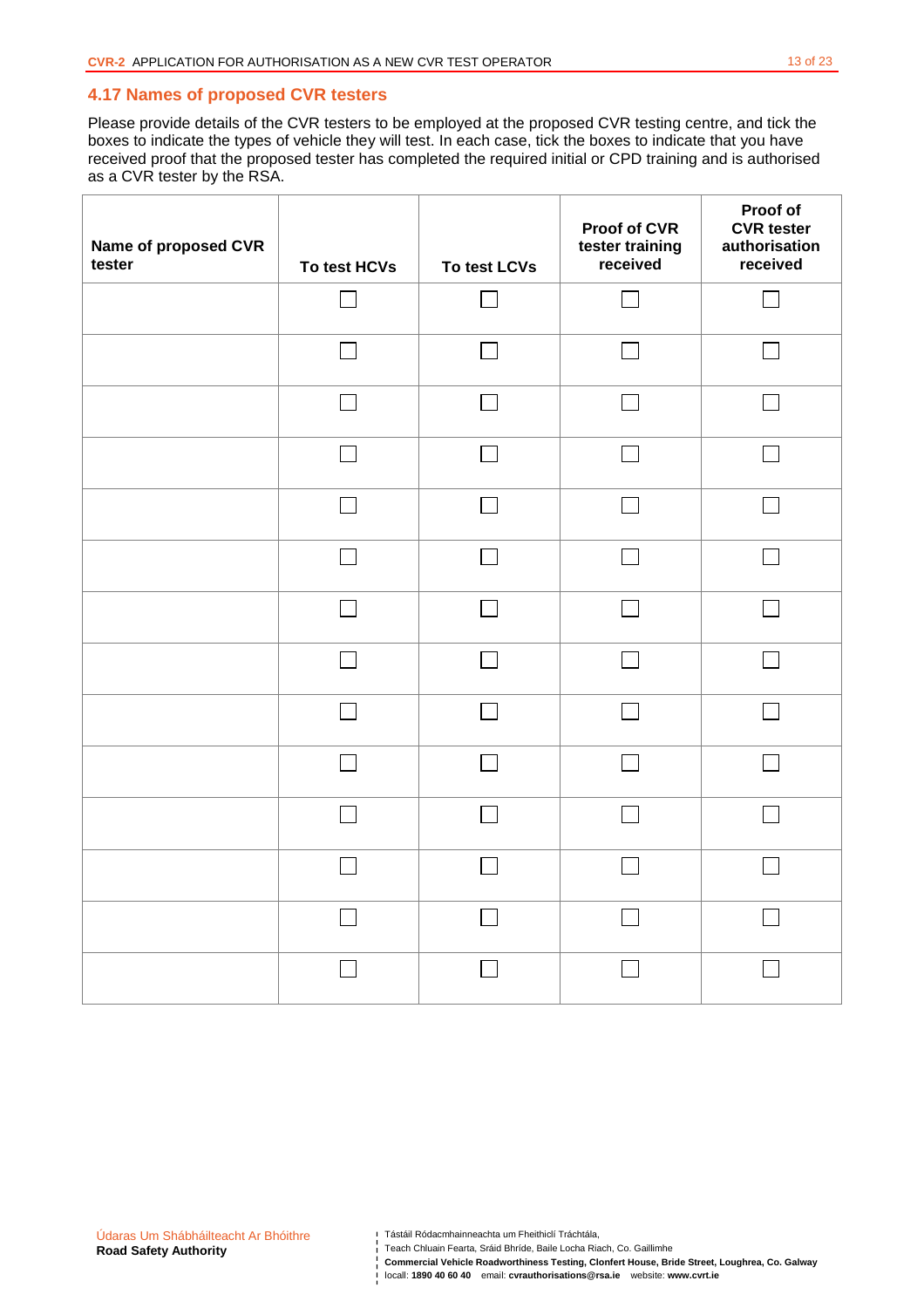### **4.18 Details of test equipment for Light Commercial Vehicles**

Tick the boxes below to confirm that the test lanes intended for testing LCVs\* have the equipment listed.

| Ref.            | <b>Light Commercial Vehicle Test Lane</b>                                                          |        |
|-----------------|----------------------------------------------------------------------------------------------------|--------|
| 1               | Light goods vehicle roller brake tester                                                            |        |
| $\overline{2}$  | Decelerometer                                                                                      |        |
| 3               | 4.7 tonne lift (7 metre pit is acceptable)                                                         |        |
| 4               | 2.8 tonne jacking beam                                                                             |        |
| 5               | Headlamp aim tester mounted on rails                                                               |        |
| $6\phantom{1}6$ | Emissions gas analyser                                                                             |        |
| $\overline{7}$  | Diesel smoke opacity meter                                                                         |        |
| 8               | Suspension tester                                                                                  |        |
| 9               | Steering side slip plate                                                                           |        |
| 10              | Wheel play detector                                                                                |        |
| 11              | Low voltage inspection lamp                                                                        |        |
| 12              | Tyre tread depth gauge                                                                             |        |
| 13              | Lever (1 metre long)                                                                               |        |
| 14              | Tyre inflation equipment                                                                           |        |
| 15              | Tool for pressing brake pedal                                                                      |        |
| 16              | Wheel chocks                                                                                       |        |
| 17              | Light check mirrors                                                                                |        |
| 18              | Pit lights                                                                                         |        |
| 19              | Smoke extraction system                                                                            |        |
| 20              | Glass opacity meter                                                                                | $\Box$ |
| 21              | Diesel data books, charts, discs                                                                   |        |
| 22              | An OBD scan tool (required from 1 Jan 2023)                                                        |        |
| 23              | A device to detect LPG/CNG/LNG leakage, if such vehicles are tested (Required from<br>1 Jan 2023). |        |

\* The Road Safety Authority's Premises and Equipment Guidelines for CVR Test Operators provides details of this equipment. This document is available on the RSA website at www.cvrt.ie.

Tástáil Ródacmhainneachta um Fheithiclí Tráchtála,

**Commercial Vehicle Roadworthiness Testing, Clonfert House, Bride Street, Loughrea, Co. Galway**  locall: **1890 40 60 40** email: **cvrauthorisations@rsa.ie** website: **www.cvrt.ie**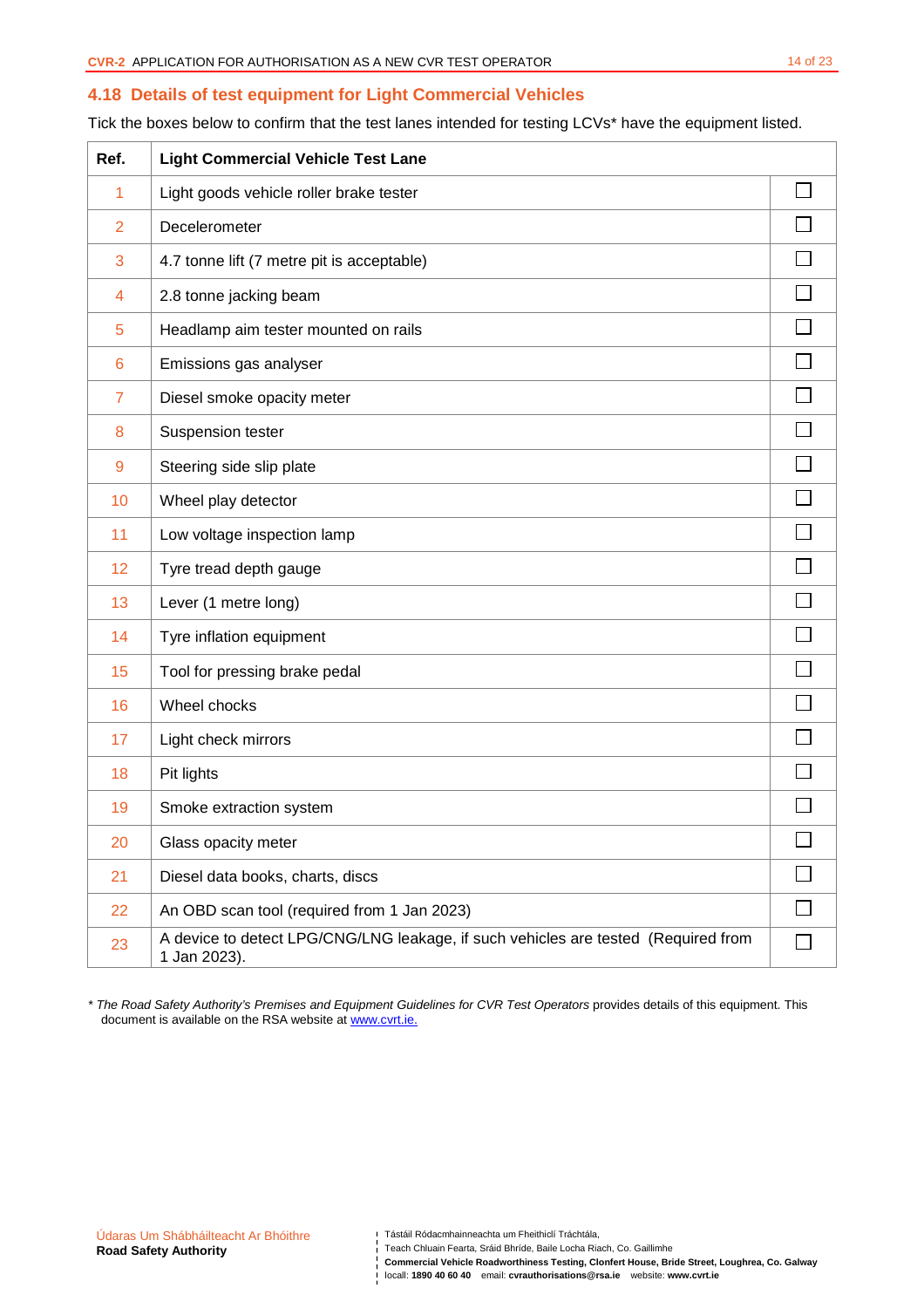#### **4.19 Details of test equipment for Heavy Commercial Vehicles**

Tick the boxes below to confirm that the test lanes intended for testing HCVs\* have the equipment listed.

| Ref.           | <b>Heavy Commercial Vehicle Test Lane</b>                                                                              |  |
|----------------|------------------------------------------------------------------------------------------------------------------------|--|
| 1              | Low voltage inspection lamp                                                                                            |  |
| $\overline{2}$ | 15 tonne jacking system with appropriate extensions and saddles                                                        |  |
| 3              | Headlamp aim tester                                                                                                    |  |
| 4              | Heavy goods vehicle roller brake tester                                                                                |  |
| 5              | Axle load simulator                                                                                                    |  |
| 6              | Air brake pressure gauges and suzie connection                                                                         |  |
| $\overline{7}$ | Pinch bar (1 metre long)                                                                                               |  |
| 8              | Emissions gas analyser                                                                                                 |  |
| 9              | Diesel smoke opacity meter                                                                                             |  |
| 10             | Steering side slip plate                                                                                               |  |
| 11             | Decelerometer                                                                                                          |  |
| 12             | Fifth wheel measuring pin                                                                                              |  |
| 13             | An instrument for checking accurately the speed setting of a speed limiter                                             |  |
| 14             | Tool for measuring trailer kingpin                                                                                     |  |
| 15             | Tyre thread depth gauge                                                                                                |  |
| 16             | Tyre inflation equipment                                                                                               |  |
| 17             | Wheel chocks                                                                                                           |  |
| 18             | Wheel play detectors                                                                                                   |  |
| 19             | Test plug for checking ABS/EBS warning light systems on trailers, including tool to<br>check ISO 7638 connector output |  |
| 20             | Mirror check area                                                                                                      |  |
| 21             | Air gauge for by-passing LSV                                                                                           |  |
| 22             | 20 inch pliers                                                                                                         |  |
| 23             | Tool for pressing brake pedal                                                                                          |  |
| 24             | Light check mirrors                                                                                                    |  |
| 25             | Pit lights                                                                                                             |  |
| 26             | Smoke extraction                                                                                                       |  |
| 27             | Glass opacity meter                                                                                                    |  |
| 28             | Diesel data book/charts/discs                                                                                          |  |
| 29             | An OBD scan tool (required from 1 Jan 2023)                                                                            |  |
| 30             | A device to detect LPG/CNG/LNG leakage, if such vehicles are tested (Required from<br>1 Jan 2023).                     |  |

\* The Road Safety Authority's Premises and Equipment Guidelines for CVR Test Operators provides details of this equipment. This document is available on the RSA website at www.cvrt.ie.

**Commercial Vehicle Roadworthiness Testing, Clonfert House, Bride Street, Loughrea, Co. Galway**  locall: **1890 40 60 40** email: **cvrauthorisations@rsa.ie** website: **www.cvrt.ie**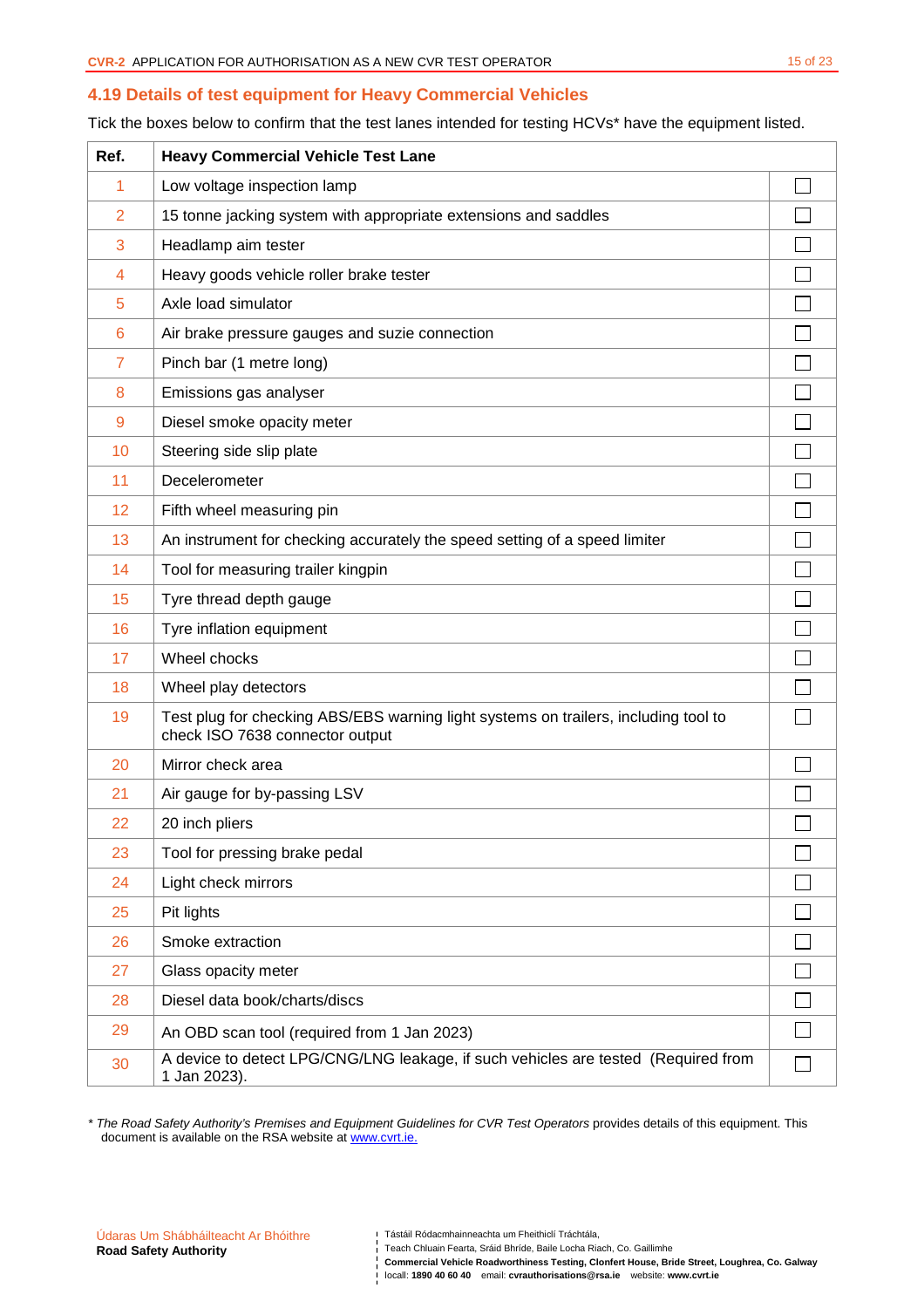## **4.20 Conformance of the testing centre building with the RSA's Premises and Equipment Guidelines for CVR Test Operators**

Tick the boxes below to confirm that your testing centre building meets the requirements set out in the RSA's Premises and Equipment Guidelines for CVR Test Operators. This document is available on the RSA website at www.cvrt.ie.

| (a) | The building is a permanent, enclosed and weather-proof facility with sufficient space to<br>carry out CVR tests.                                                                                                                                                                                                           |  |
|-----|-----------------------------------------------------------------------------------------------------------------------------------------------------------------------------------------------------------------------------------------------------------------------------------------------------------------------------|--|
| (b) | The building has a hard surface floor capable of supporting the heaviest type of CVR<br>vehicle to be tested at the centre.                                                                                                                                                                                                 |  |
| (c) | The building has a wall or other permanent structure which constitutes a floor-to-ceiling<br>partition or at least a solid 2-metre high partition between the part of the premises used<br>for testing and the part or parts of the premises used for other activities including the<br>repair and maintenance of vehicles. |  |
| (d) | The building has a secure area for the storage of records, books and other<br>documentation relating to CVR testing.                                                                                                                                                                                                        |  |
| (e) | The building has a customer waiting area that is physically separate from, but with a<br>clear view of, the test lanes.                                                                                                                                                                                                     |  |
| (f) | You are in compliance with the Premises and Equipment Guidelines for CVR Test<br>Operators in relation to CoVIS.                                                                                                                                                                                                            |  |
| (g) | The building conforms fully with the requirements of the Premises and Equipment<br>Guidelines for CVR Test Operators published by the Road Safety Authority.                                                                                                                                                                |  |

- Teach Chluain Fearta, Sráid Bhríde, Baile Locha Riach, Co. Gaillimhe
- **Commercial Vehicle Roadworthiness Testing, Clonfert House, Bride Street, Loughrea, Co. Galway**  locall: **1890 40 60 40** email: **cvrauthorisations@rsa.ie** website: **www.cvrt.ie**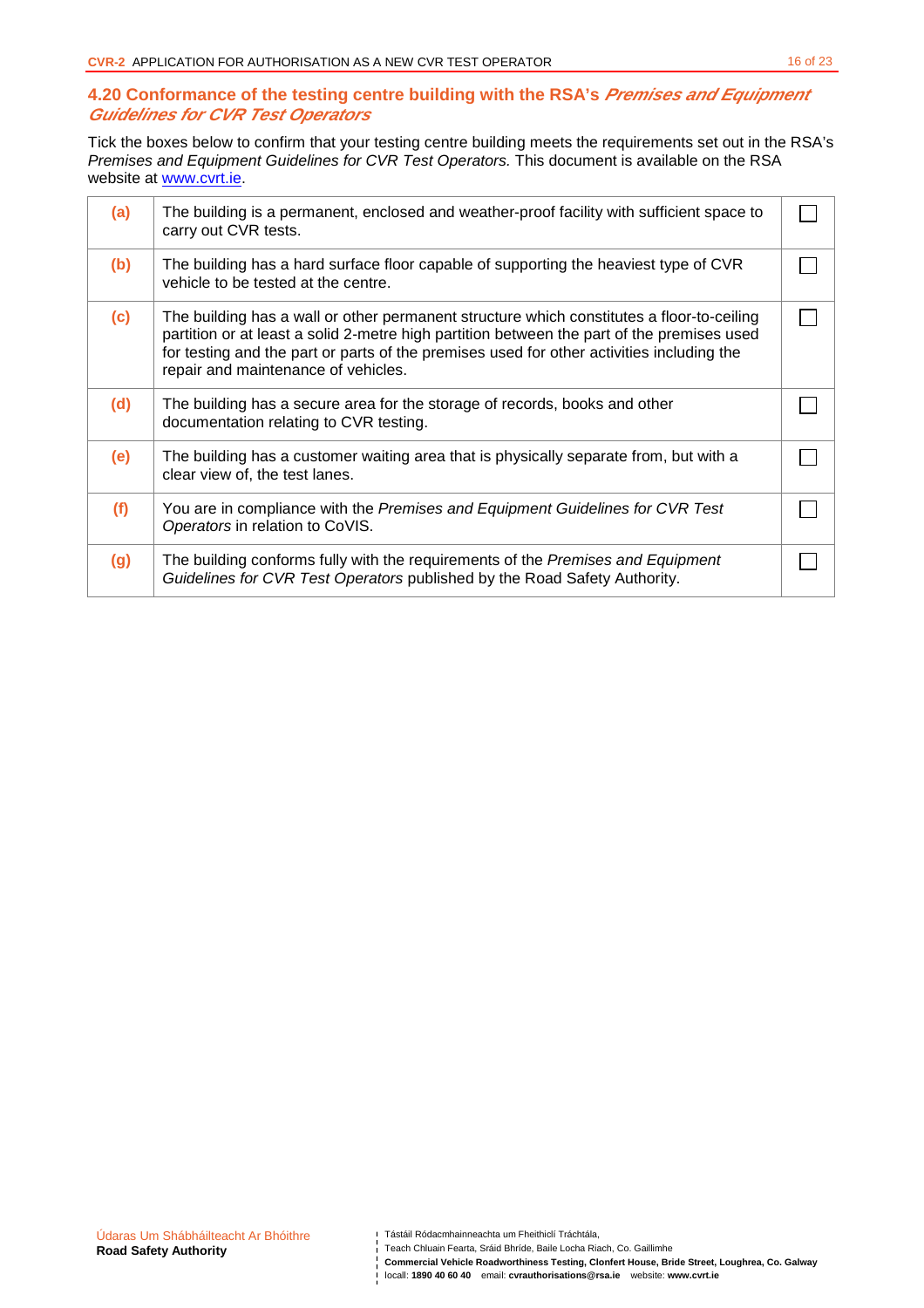# **5. FINANCIAL RESOURCES, TAX CLEARANCE AND INSURANCE REQUIREMENTS**

### **5.1 Financial resources**

Applicants are required to demonstrate that they have, or have the capacity to obtain, the necessary financial resources to provide CVR testing in respect of the authorisation being sought.

Applicants are required to submit financial statements as set out below. If the applicant is a subsidiary of a group, the information is required for both the subsidiary and the parent company. If the applicant is a partnership or association, the information is required for each member of the partnership or association.

- **If audited accounts are available**: a copy of audited annual accounts in the name of the applicant that cover the last two years of trading or, if the applicant has been trading for less than two years, for the period of trading that is available.
- **If audited accounts are not available**: a copy of unaudited annual accounts that cover the past two years of trading or, if the applicant has been trading for less than two years, for the period of trading that is available. If submitting unaudited accounts, you must also submit:
	- An accountant's letter stating that, to the best of their knowledge and based on the information provided to them, the accounts are a fair representation of the financial position of the applicant; and
	- A letter from your bank confirming that you have the necessary financial resources.
- **In either case**, a cash flow projection showing the timing and level of investment required for the testing business. This must be accompanied by an accountant's letter stating that, to the best of their knowledge and based on the information provided to them, in their opinion the applicant has the resources in place to provide testing under the authorisation being sought.

### **5.2 Tax clearance**

Applicants are required to demonstrate that they are tax compliant at the time of making this application. This requirement can be fulfilled by providing your PPSN/Tax Reference Number and your Tax Clearance Access Number which can be printed from the Revenue Online Service (ROS) (Tax Clearance Application Result section).

#### **5.3 Insurance cover**

Applicants are required to submit a letter from their insurance company (not their broker) specifying the level of insurance cover held for public liability and professional liability. This cover should meet the requirements set out in the RSA's Premises and Equipment Guidelines for CVR Test Operators, which is available on the RSA website at www.cvrt.ie. RSA will seek confirmation that you satisfy the minimum requirements for insurance cover.

The Road Safety Authority reserves the right to seek additional information from you regarding your financial resources and insurance cover.

**Commercial Vehicle Roadworthiness Testing, Clonfert House, Bride Street, Loughrea, Co. Galway**  locall: **1890 40 60 40** email: **cvrauthorisations@rsa.ie** website: **www.cvrt.ie**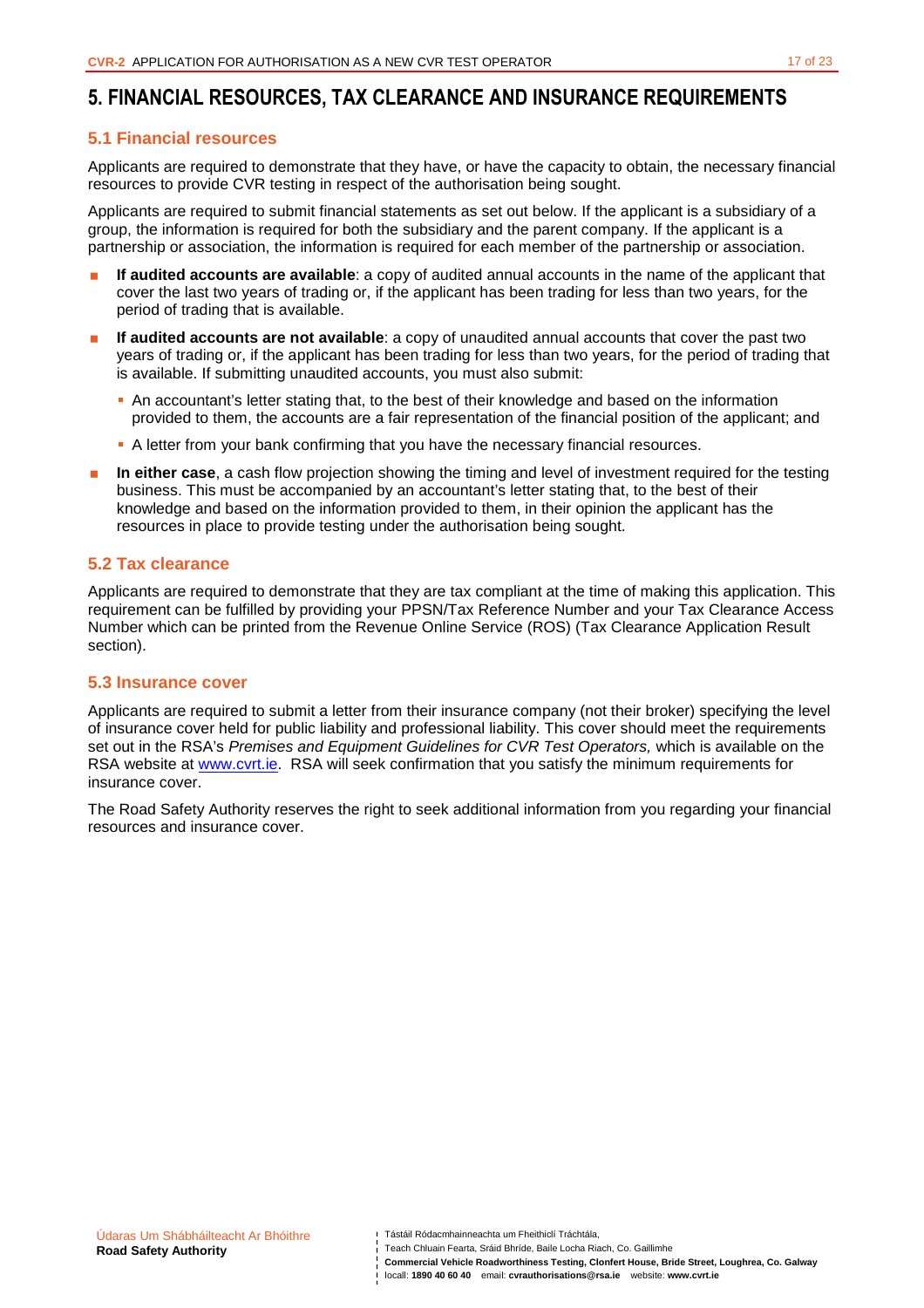# **6. REFUSALS, SUSPENSIONS AND DIRECTION NOTICES**

| Were you or any officer of your company or any partner or member of your<br>association ever refused an application for authorisation as a CVR test<br>operator?                                  | <b>Yes</b> | No        |  |
|---------------------------------------------------------------------------------------------------------------------------------------------------------------------------------------------------|------------|-----------|--|
| If Yes, please provide details of dates and reason(s) for refusal.                                                                                                                                |            |           |  |
| Were you or any officer of your company or any partner or member of your<br>association ever refused an application for authorisation as a CVR tester?                                            | <b>Yes</b> | <b>No</b> |  |
| If Yes, please provide details of dates and reason(s) for refusal.                                                                                                                                |            |           |  |
| Have you or any officer of your company or any partner or member of your<br>association ever been suspended by the Road Safety Authority from<br>holding an authorisation as a CVR test operator? | Yes        | No        |  |
| If Yes, please provide details of dates, requirements to be complied with and action taken.                                                                                                       |            |           |  |
| Have you or any officer of your company or any partner or member of your<br>association ever been suspended by the Road Safety Authority from<br>holding an authorisation as a CVR tester?        | <b>Yes</b> | No        |  |
| If Yes, please provide details of dates, requirements to be complied with and action taken.                                                                                                       |            |           |  |
| Have you or any officer of your company or any partner or member of your<br>association ever been issued with a Direction Notice by the Road Safety<br>Authority as a CVR test operator?          | <b>Yes</b> | <b>No</b> |  |
| If Yes, please provide details of dates, requirements to be complied with and action taken.                                                                                                       |            |           |  |
| Have you or any officer of your company or any partner or member of your<br>association ever been issued with a Direction Notice by the Road Safety<br>Authority as a CVR tester?                 | Yes        | <b>No</b> |  |
| If Yes, please provide details of dates, requirements to be complied with and action taken.                                                                                                       |            |           |  |

- Teach Chluain Fearta, Sráid Bhríde, Baile Locha Riach, Co. Gaillimhe
- **Commercial Vehicle Roadworthiness Testing, Clonfert House, Bride Street, Loughrea, Co. Galway**  locall: **1890 40 60 40** email: **cvrauthorisations@rsa.ie** website: **www.cvrt.ie**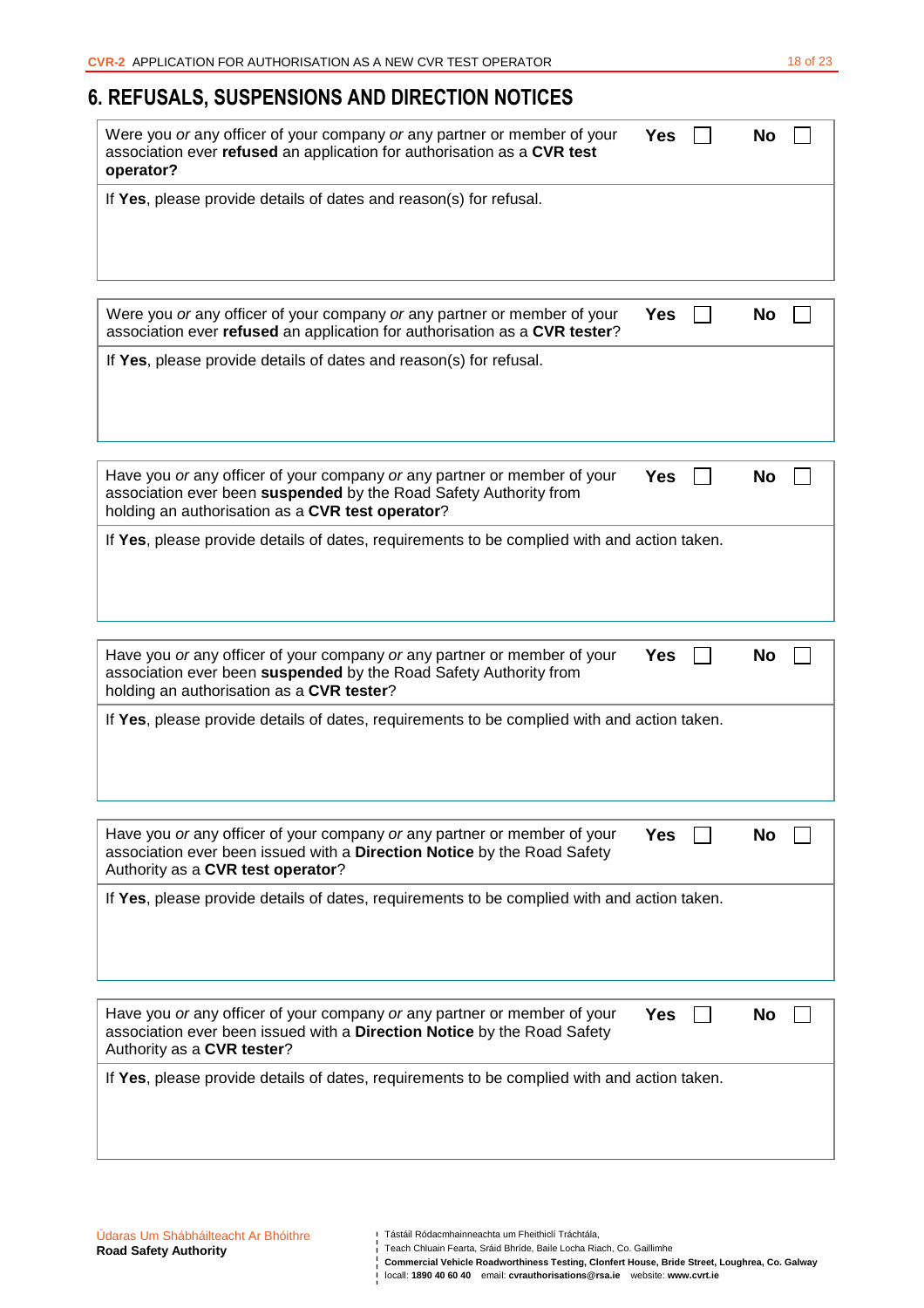# **7. FIT AND PROPER PERSON REQUIREMENT**

The Road Safety Authority **must** be satisfied that applicants are 'fit and proper persons' to be CVR test operators.

# **7.1 Notification of specified offences**

In applying for authorisation as a CVR test operator, the applicant(s) or, in the case of a company, **each director and the company secretary**, or, in the case of an unincorporated association, **each partner or member of the committee of management** must notify the Road Safety Authority if he or she has been convicted in the State or in any other jurisdiction of any of the offences specified in Section 12(1) of the Road Safety Authority (Commercial Vehicle Roadworthiness) Act 2012<sup>1</sup>.

| <b>Step</b>                                                                                                         | Question                                                                                                                                                                                       | Please answer by ticking the appropriate<br>boxes below, and then proceed as<br>indicated. |  |                                      |
|---------------------------------------------------------------------------------------------------------------------|------------------------------------------------------------------------------------------------------------------------------------------------------------------------------------------------|--------------------------------------------------------------------------------------------|--|--------------------------------------|
| $\mathbf{1}$                                                                                                        | Have you (as a sole trader) or any director or the<br>company secretary of your company or any partner<br>or member of the committee of management of                                          | No.                                                                                        |  | Proceed to Section 8 (next)<br>page) |
| your unincorporated association ever been<br>convicted of an offence specified in Section 12(1)<br>of the 2012 Act? |                                                                                                                                                                                                | Yes                                                                                        |  | Proceed to Step 2 below.             |
| 2                                                                                                                   | Have details of ALL such conviction(s) previously<br>been submitted to the Road Safety Authority?                                                                                              | Yes                                                                                        |  | Proceed to Section 8 (next)<br>page) |
|                                                                                                                     |                                                                                                                                                                                                | No                                                                                         |  | Proceed to Step 3 below.             |
| 3                                                                                                                   | Enclose with your application a <b>Conviction Notification Form</b> completed by each person<br>convicted, in respect of each specified offence of which they were convicted (see Appendix A). |                                                                                            |  |                                      |

**WARNING:** Failure to notify the Road Safety Authority of such a conviction or providing information to the Authority knowing it to be false or misleading is a criminal offence and may result in the Road Safety Authority determining that **you are not a fit and proper person** to hold an authorisation and the refusal of the application.

l

 $1$  These offences are listed in Appendix A of this application form.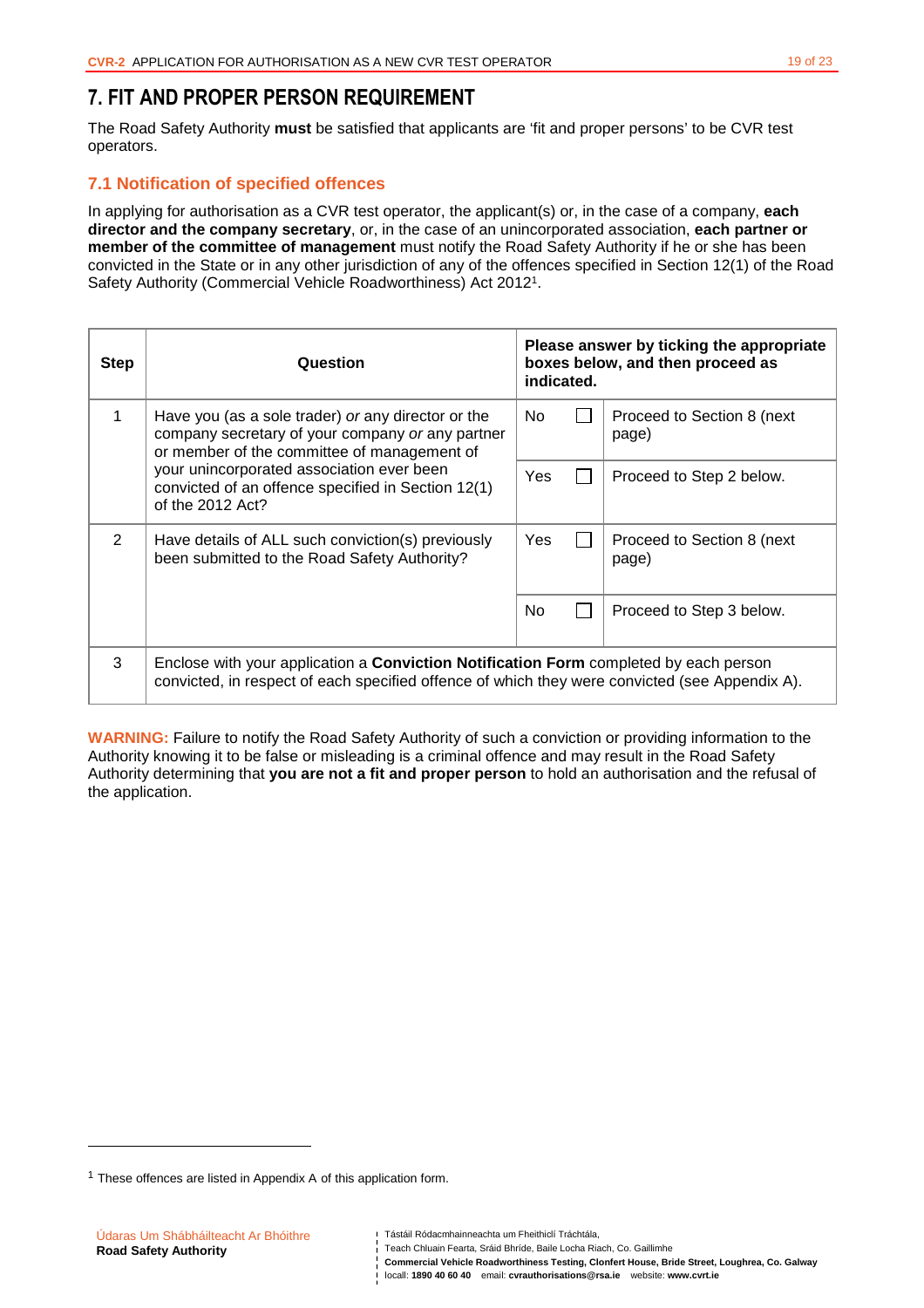# **8. DECLARATION**

I/We wish to apply for authorisation as a CVR test operator.

/We hereby declare that the information furnished in this application is complete, true and accurate.

I/We consent to the Authority verifying the accuracy of any information furnished in this application.

I/We confirm that that I/we have or have the capacity to obtain the necessary financial resources to provide CVR testing under the authorisation applied for.

I/We hereby confirm that I/we will notify any changes to any details in this application to the Authority during the application process (for example, change of address, change in financial status, changes to directors or the secretary of the company, or changes to partners or members of the committee of management in the case of an unincorporated association or any other changes that might affect the authorisation.

I/We confirm that I/we will (during the period of authorisation) notify the Road Safety Authority if I am/we are convicted of any of the offences specified in Section 12(1) of the Road Safety Authority (Commercial Vehicle Roadworthiness) Act 2012 within 28 days of the expiry of the time allowed for appealing such conviction or the determination or withdrawal of the appeal of such conviction

**Who must sign** 

- For an application from an individual / sole trader: the individual must sign.
- For an application from a company: each director and the company secretary must sign.
- For an application from an unincorporated association: each partner or member of the committee of management must sign.

| <b>First name</b> | <b>Surname</b> | <b>Position</b> | <b>Signature</b> |
|-------------------|----------------|-----------------|------------------|
|                   |                |                 |                  |
|                   |                |                 |                  |
|                   |                |                 |                  |
|                   |                |                 |                  |
|                   |                |                 |                  |
|                   |                |                 |                  |
|                   |                |                 |                  |
|                   |                |                 |                  |
|                   |                |                 |                  |
|                   |                |                 |                  |

Provide additional copies of this page if necessary. **Additional page no. Additional page no.** 

Tástáil Ródacmhainneachta um Fheithiclí Tráchtála,

**Commercial Vehicle Roadworthiness Testing, Clonfert House, Bride Street, Loughrea, Co. Galway** 

locall: **1890 40 60 40** email: **cvrauthorisations@rsa.ie** website: **www.cvrt.ie**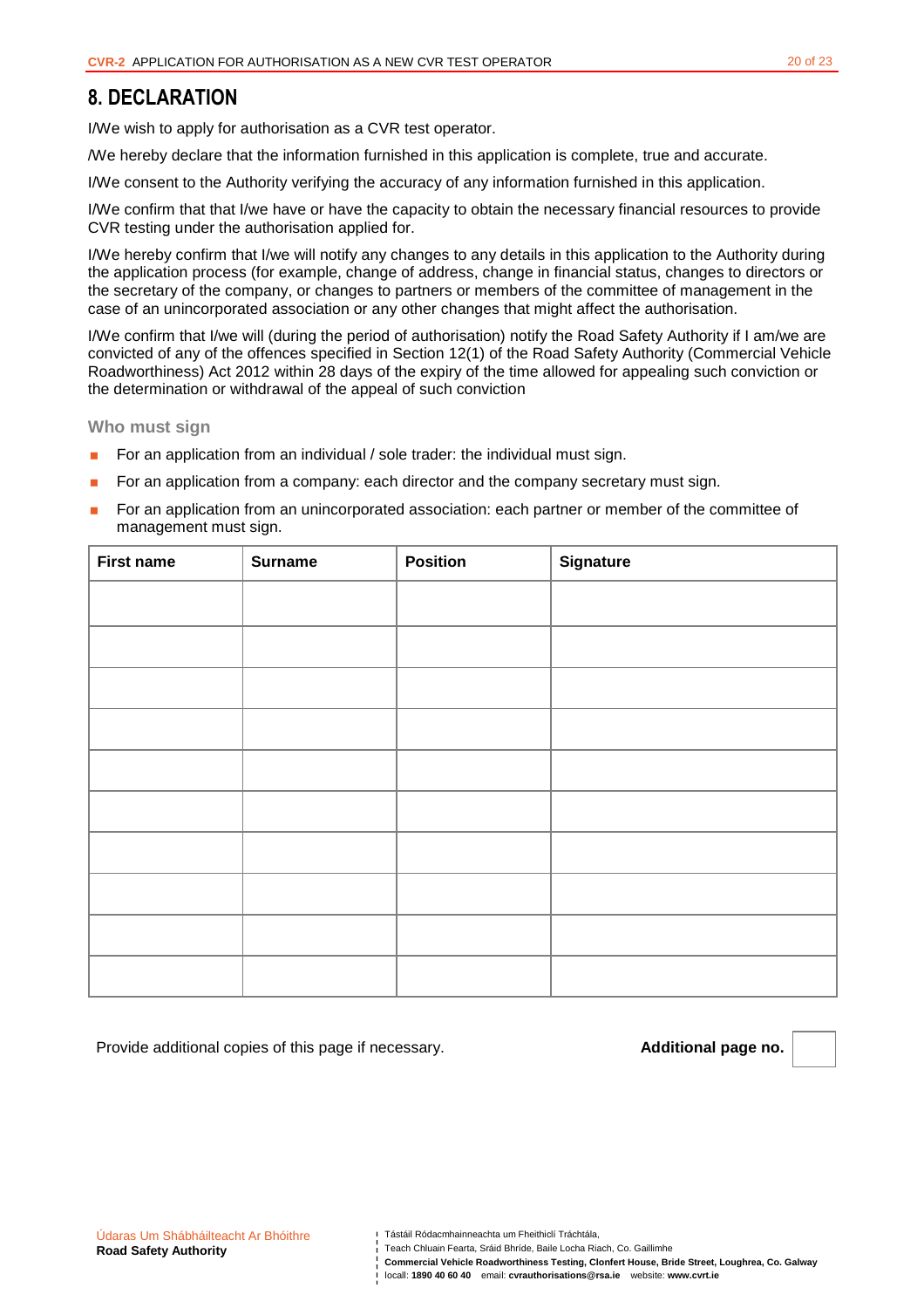# **APPENDIX A: NOTIFICATION OF A CONVICTION for an offence specified in Section 12(1) of the Road Safety Authority (Commercial Vehicle Roadworthiness) Act 2012**

Section 12 of the Road Safety Authority (Commercial Vehicle Roadworthiness Act) 2012 obliges holders of an authorisation to notify the Road Safety Authority in writing if he or she, or, in the case of a company, any director or the company secretary, or, in the case of an unincorporated association, any partner or member of the committee of management, has been convicted in the State or any other jurisdiction of any of the following offences:

- **(a)** Murder
- **(b)** Manslaughter
- **(c)** A drug trafficking offence (within the meaning of the Criminal Justice Act 1994)
- **(d)** An offence under the Non-Fatal Offences Against the Person Act 1997
- **(e)** An offence under section 2 of the Illegal Immigrants (Trafficking) Act 2000
- **(f)** A sexual offence (within the meaning of section 3 of the Sex Offenders Act 2001)
- **(g)** An offence under the Criminal Justice (Theft and Fraud Offences) Act 2001,
- **(h)** An offence under the Criminal Law (Human Trafficking) Act 2008,
- **(i)** An offence relating to money laundering under Part 2 of the Criminal Justice (Money Laundering and Terrorist Financing) Act 2010
- **(j)** An offence under the Firearms Acts 1925 to 2009
- **(k)** An offence under the Road Safety Authority (Commercial Vehicle Roadworthiness) Act 2012
- **(l)** An offence relating to the fitting of a tachograph manipulation device or the improper use of a tachograph calibration certificate under the European Communities (Road Transport) (Working Conditions and Road Safety) Regulations 2008 (S.I. No. 62 of 2008)
- **(m)** An offence consisting of attempting or conspiring to commit, or aiding, abetting, counselling, soliciting, procuring or inciting the commission of any offence mentioned in paragraphs (a) to (l)
- **(n)** An offence under the law of another jurisdiction which corresponds to an offence mentioned in paragraphs (a) to (m), where the conduct constituting the offence under the law of that other jurisdiction would, if committed in the State, constitute an offence referred to in any of those paragraphs

#### **In the case of an applicant for authorisation, this notification must be made at the time of making the application. During the period that you hold an authorisation, you must notify the RSA if you are convicted of any of the above specified convictions.**

#### **It is very important that notifications be made in accordance with the provisions of the Act.**

It is an offence under Section 12 of the Act for a person to fail to notify information in relation to convictions for the specified offences or for a person to notify information knowing it to be false or misleading. A person guilty of an offence under Section 12 is liable to a Class A fine (€5,000) or to imprisonment for six months on summary conviction, or to both, or on conviction on indictment to a fine up to €100,000 or imprisonment for a term not exceeding 12 months or to both.

In addition to the possible criminal penalties outlined above, where an applicant fails to make a required notification in accordance with Section 12(1), the Road Safety Authority may determine that the applicant is not a fit and proper person to hold an authorisation and, consequently, may refuse the application for authorisation and suspend or revoke any existing authorisation held by the applicant.

**Each individual who was convicted of a specified offence must complete and sign a Conviction Notification Form in respect of each such conviction. If more than one conviction is to be notified, a separate Conviction Notification Form must be submitted for each conviction.** 

Tástáil Ródacmhainneachta um Fheithiclí Tráchtála,

**Commercial Vehicle Roadworthiness Testing, Clonfert House, Bride Street, Loughrea, Co. Galway**  locall: **1890 40 60 40** email: **cvrauthorisations@rsa.ie** website: **www.cvrt.ie**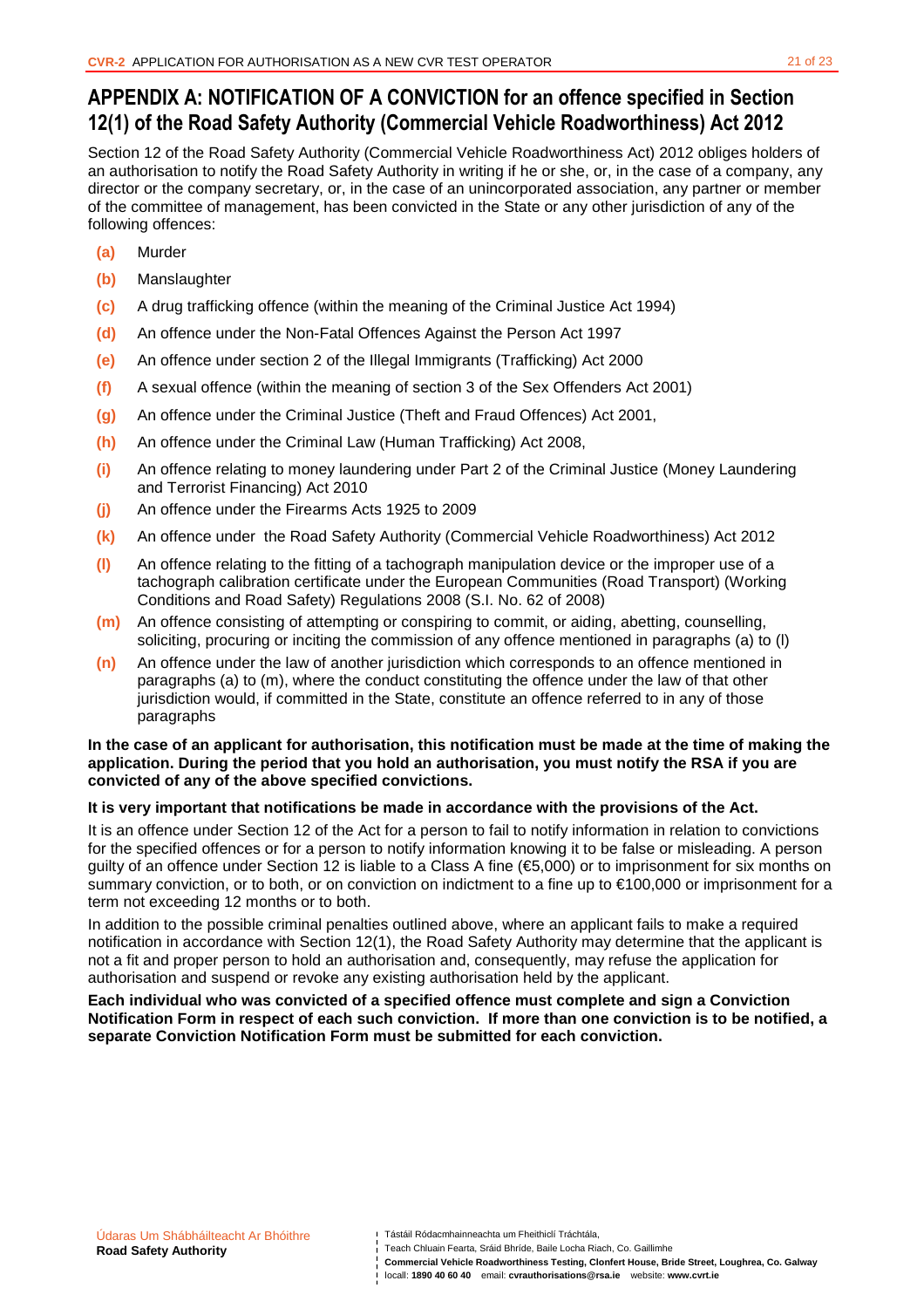# **CONVICTION NOTIFICATION FORM**

| Full name of person convicted                                        |  |
|----------------------------------------------------------------------|--|
| Address                                                              |  |
|                                                                      |  |
| Home telephone number                                                |  |
| Mobile phone number                                                  |  |
| Email                                                                |  |
| Date of birth                                                        |  |
| PPS number                                                           |  |
| CVR test operator authorisation number (if<br>relevant)              |  |
| CVR tester authorisation number (if relevant)                        |  |
| Position, if relevant (for example, partner, director,<br>secretary) |  |
| Date of the offence                                                  |  |

| Which of the offences (a) to (n) specified in<br>Section 12(1) of the Road Safety Authority    |  |
|------------------------------------------------------------------------------------------------|--|
| (Commercial Vehicle Roadworthiness) Act 2012,<br>(listed in Appendix A) were you convicted of? |  |

| Where was the offence committed? | Ireland       | Specify county:  |
|----------------------------------|---------------|------------------|
|                                  | Other country | Specify country: |

| Was the offence committed in the course of, or in connection with, a business<br>concerned with the testing, inspection, maintenance or repair of vehicles? | Yes | No |
|-------------------------------------------------------------------------------------------------------------------------------------------------------------|-----|----|
| If Yes, please provide details:                                                                                                                             |     |    |
|                                                                                                                                                             |     |    |
|                                                                                                                                                             |     |    |
|                                                                                                                                                             |     |    |
|                                                                                                                                                             |     |    |
|                                                                                                                                                             |     |    |
|                                                                                                                                                             |     |    |

- Teach Chluain Fearta, Sráid Bhríde, Baile Locha Riach, Co. Gaillimhe
- **Commercial Vehicle Roadworthiness Testing, Clonfert House, Bride Street, Loughrea, Co. Galway**  locall: **1890 40 60 40** email: **cvrauthorisations@rsa.ie** website: **www.cvrt.ie**